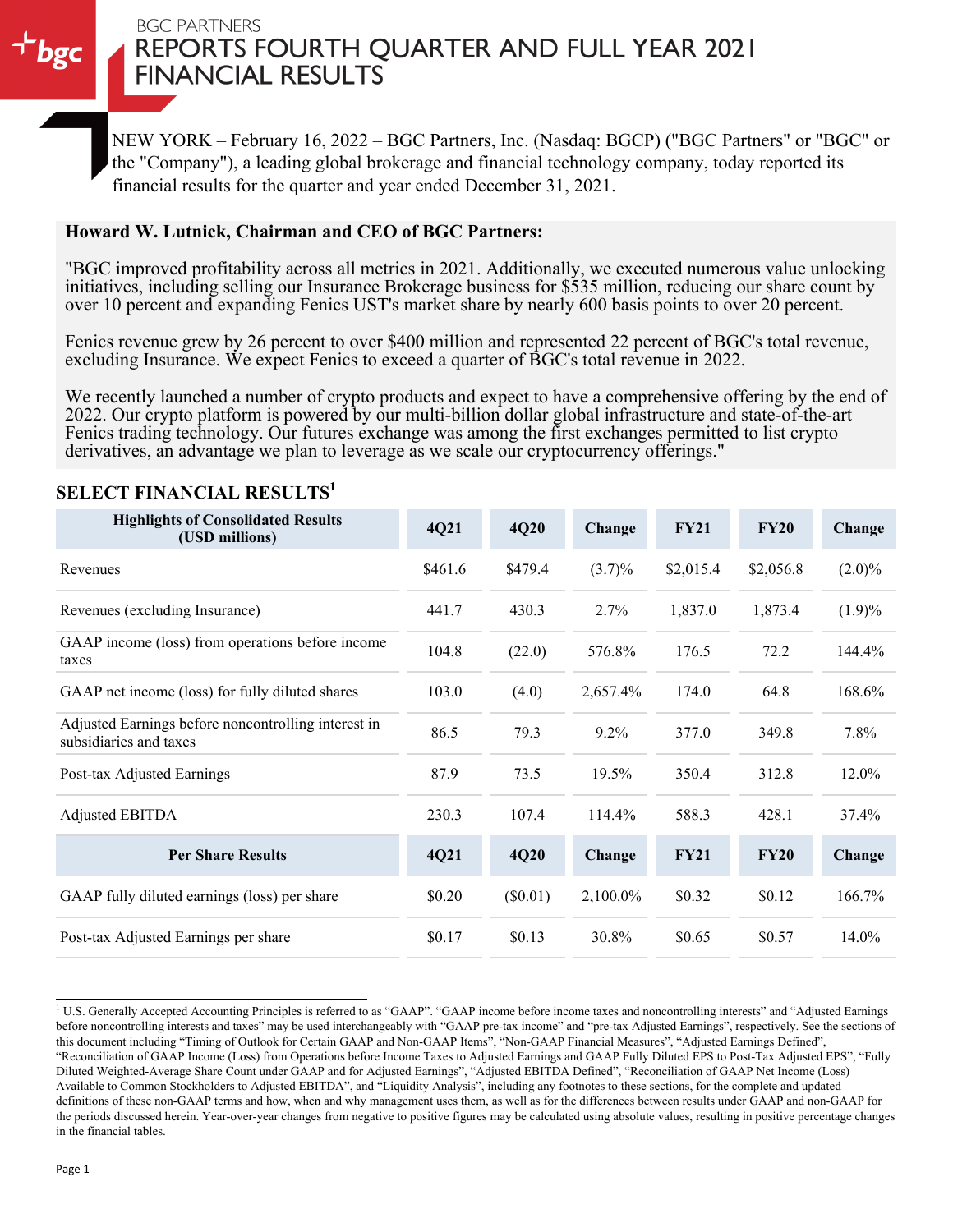### **FOURTH QUARTER 2021 HIGHLIGHTS**

- Record fourth quarter Post-tax Adjusted Earnings of \$87.9 million, up 20 percent with a 370 basis point margin expansion<sup>2</sup>; GAAP net income for fully diluted shares was \$103.0 million.
- Fourth quarter Adjusted Earnings per share of \$0.17, which improved 31 percent and GAAP fully diluted earnings per share of \$0.20.
- Pre-tax Adjusted Earnings improved 9 percent with a 221 basis point margin expansion.
- Repurchased 26.3 million Class A common shares during the quarter.
- Closed the sale of BGC's Insurance Brokerage business on November 1, 2021 and received approximately  $$535$  million in gross proceeds<sup>3</sup>.
- Fenics net revenue of \$101.4 million, up over 20 percent from last year, and represented 23 percent of financial services revenue<sup>4</sup>, a new record.
- **•** Fenics Markets<sup>5</sup> revenue of \$87.7 million, up 14 percent, with a pre-tax Adjusted Earnings margin of 30.7 percent.
- Fenics Growth Platforms<sup>6</sup> revenue of \$13.7 million, an improvement of over 89 percent.
- Fenics UST ADV grew by over 65 percent, outperforming the overall market; increased CLOB market share nearly 600 basis points to over 20 percent<sup>7</sup>.
- Average front office productivity increased 10.4 percent, excluding Insurance, driven by Fenics technology and automation.

# **FULL YEAR 2021 HIGHLIGHTS**

- Post-tax Adjusted Earnings of \$350.4 million, an increase of 12 percent with a 218 basis point margin expansion; GAAP net income for fully diluted shares of \$174.0 million.
- Pre-tax Adjusted Earnings grew 8 percent with a 170 basis point margin expansion.
- Repurchased/redeemed 72.9 million shares and/or units during the year.
- Fenics net revenue of \$401.3 million, up 26 percent from last year, and contributed 22 percent of total revenue, excluding Insurance, a new all time high.
- Fenics Markets revenue of \$355.8 million, up 23 percent, with a pre-tax Adjusted Earnings margin of 30.0 percent.
- Eenics Growth Platforms revenue of \$45.5 million, an improvement of 60 percent.
- Average front office productivity increased 8.1 percent to \$811 thousand, excluding Insurance, its highest level since the 2008 financial crisis.

4 Financial services revenue excludes Insurance.

 $2^{2}$  BGC standalone financial results, excluding Newmark prior to the spin-off in November 2018.

 $3$  BGC received approximately \$535 million in gross proceeds, subject to limited post-closing adjustments. For additional information, please see press release titled "BGC Announces Agreement to Sell its Insurance Brokerage Business to The Ardonagh Group for \$500 million" dated May 26, 2021; and press release titled "BGC Completes Sale of Insurance Brokerage Business to The Ardonagh Group" dated November 1, 2021.

 $<sup>5</sup>$  Fenics Markets includes the fully electronic portions of BGC's brokerage businesses, Data, Software and Post-trade revenues that are unrelated to Fenics Growth</sup> Platforms, as well as Fenics Integrated revenues. Businesses are categorized as "Fenics Integrated" if they utilize sufficient levels of technology such that significant amounts of their transactions can be, or are, executed without broker intervention and have expected pre-tax Adjusted Earnings margins of at least 25 percent. 6 Fenics Growth Platforms include Fenics UST, Fenics GO, Lucera, Fenics FX and other newer standalone platforms.

<sup>&</sup>lt;sup>7</sup> Central limit order book ("CLOB") market share is from Greenwich Associates and BGC's internal estimates. From 3Q 2021 onward, Greenwich Associates updated its methodology for calculating CLOB market share to more accurately reflect CLOB-only trading volumes.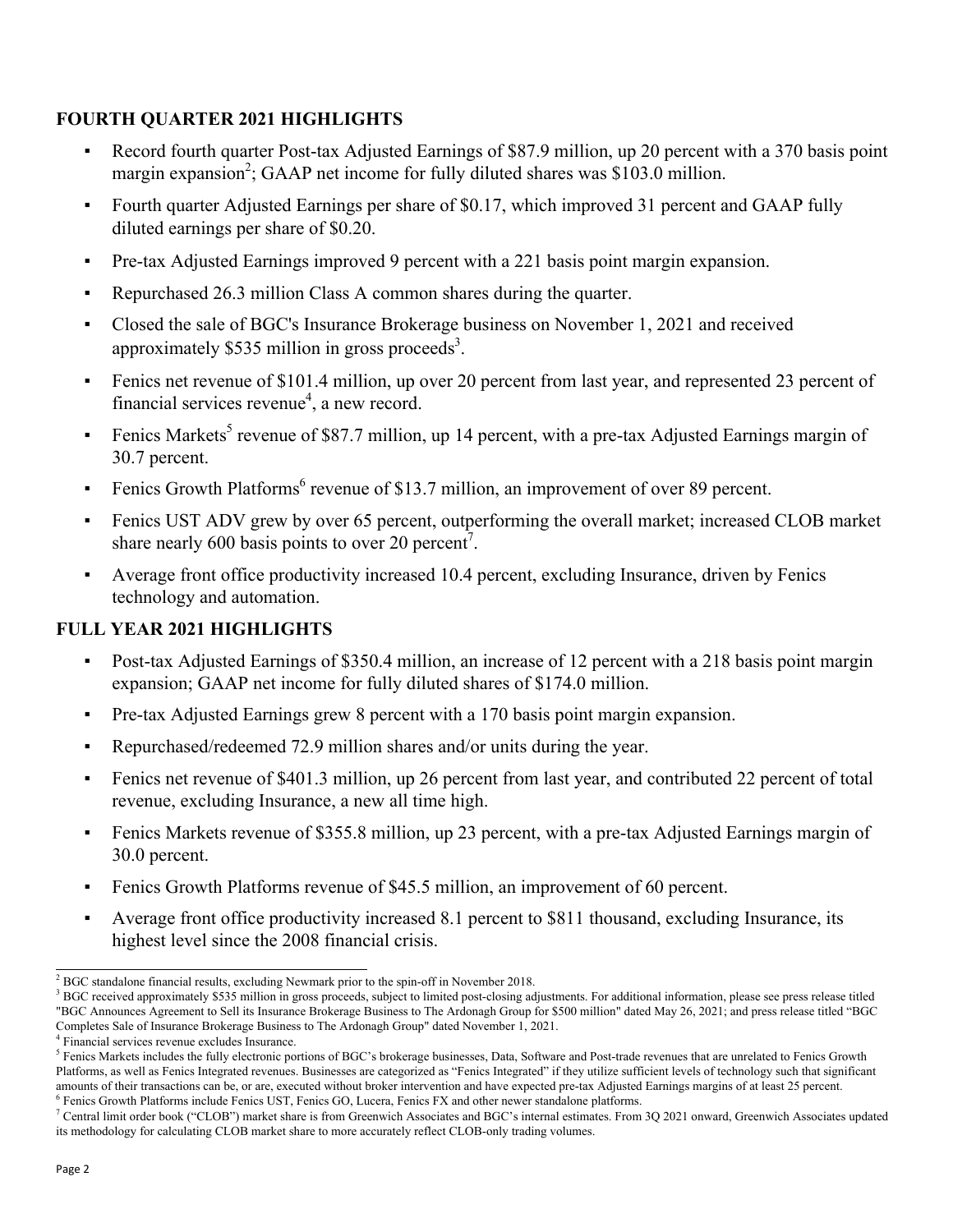# **DISCUSSION OF FOURTH QUARTER 2021 RESULTS**

BGC generated total revenue of \$461.6 million during the fourth quarter of 2021, which included \$19.9 million of Insurance revenue prior to the sale closing on November 1, 2021. Excluding Insurance, total revenue was \$441.7 million, an improvement of 2.7 percent versus the fourth quarter a year ago. Stronger volumes seen in the first half of the quarter softened as surges in global COVID-19 cases caused market wide dislocations, particularly across the Voice / Hybrid business in December. Overall, industry-wide secondary trading volumes were mixed during the fourth quarter, with solid activity across rates and energy products, while credit and European equity derivative volumes were challenged.

Revenue from BGC's technology driven, higher margin Fenics business continued to outpace both the overall Company and industry. Fenics net revenue improved by 20.2 percent compared to the prior year, which represented a record 23 percent of total revenue, excluding Insurance. Fenics revenue was a key factor in driving front office productivity 10.4 percent higher, improving post-tax Adjusted Earnings by 19.5 percent, and expanding margins by 370 basis points.

On November 1, 2021, BGC completed the sale of its Insurance Brokerage business to The Ardonagh Group bringing in gross proceeds of \$535 million<sup>8</sup>. The investment in Insurance generated an internal rate of return of 21.2 percent for BGC shareholders. Since the announced sale on May 26, 2021, BGC has repurchased/redeemed 71.5 million shares and units, reducing its fully diluted spot share count by 10.1 percent year-over-year. BGC's ending fully diluted spot share count under GAAP and Adjusted Earnings was 497.5 million.

| <b>Consolidated Revenues</b><br>(USD millions)                                 | 4Q21    | 4Q20    | Change     | FY21      | FY20      | Change     |
|--------------------------------------------------------------------------------|---------|---------|------------|-----------|-----------|------------|
| Rates                                                                          | \$131.7 | \$124.5 | 5.8%       | \$558.5   | \$544.1   | $2.6\%$    |
| Foreign Exchange                                                               | 72.1    | 73.2    | $(1.5)\%$  | 301.3     | 315.3     | (4.4)%     |
| Credit                                                                         | 66.0    | 68.9    | $(4.2)\%$  | 287.6     | 329.9     | $(12.8)\%$ |
| <b>Energy and Commodities</b>                                                  | 71.5    | 71.7    | $(0.2)\%$  | 296.5     | 292.6     | 1.3%       |
| <b>Equity Derivatives and Cash Equities</b>                                    | 61.7    | 63.7    | $(3.2)\%$  | 247.7     | 254.7     | $(2.8)\%$  |
| Total brokerage revenues (excluding Insurance)                                 | \$403.0 | \$402.0 | $0.2\%$    | \$1,691.6 | \$1,736.6 | $(2.6)\%$  |
| Data, Software, and Post-trade                                                 | 24.1    | 20.9    | 15.7%      | 90.0      | 81.9      | 9.8%       |
| Fees from related parties, interest and dividend<br>income, and other revenues | 14.6    | 7.4     | 96.1%      | 55.5      | 54.9      | 1.1%       |
| <b>Total revenues (excluding Insurance)</b>                                    | \$441.7 | \$430.3 | $2.7\%$    | \$1,837.0 | \$1,873.4 | $(1.9)\%$  |
| Insurance                                                                      | 19.9    | 49.1    | $(59.5)\%$ | 178.3     | 183.4     | $(2.8)\%$  |
| <b>Total revenues</b>                                                          | \$461.6 | \$479.4 | $(3.7)\%$  | \$2,015.4 | \$2,056.8 | $(2.0)\%$  |

### **CONSOLIDATED REVENUES<sup>9</sup>**

<sup>8</sup> BGC received approximately \$535 million in gross proceeds, subject to limited post-closing adjustments.

9 Insurance revenue includes Insurance related Interest and dividend income.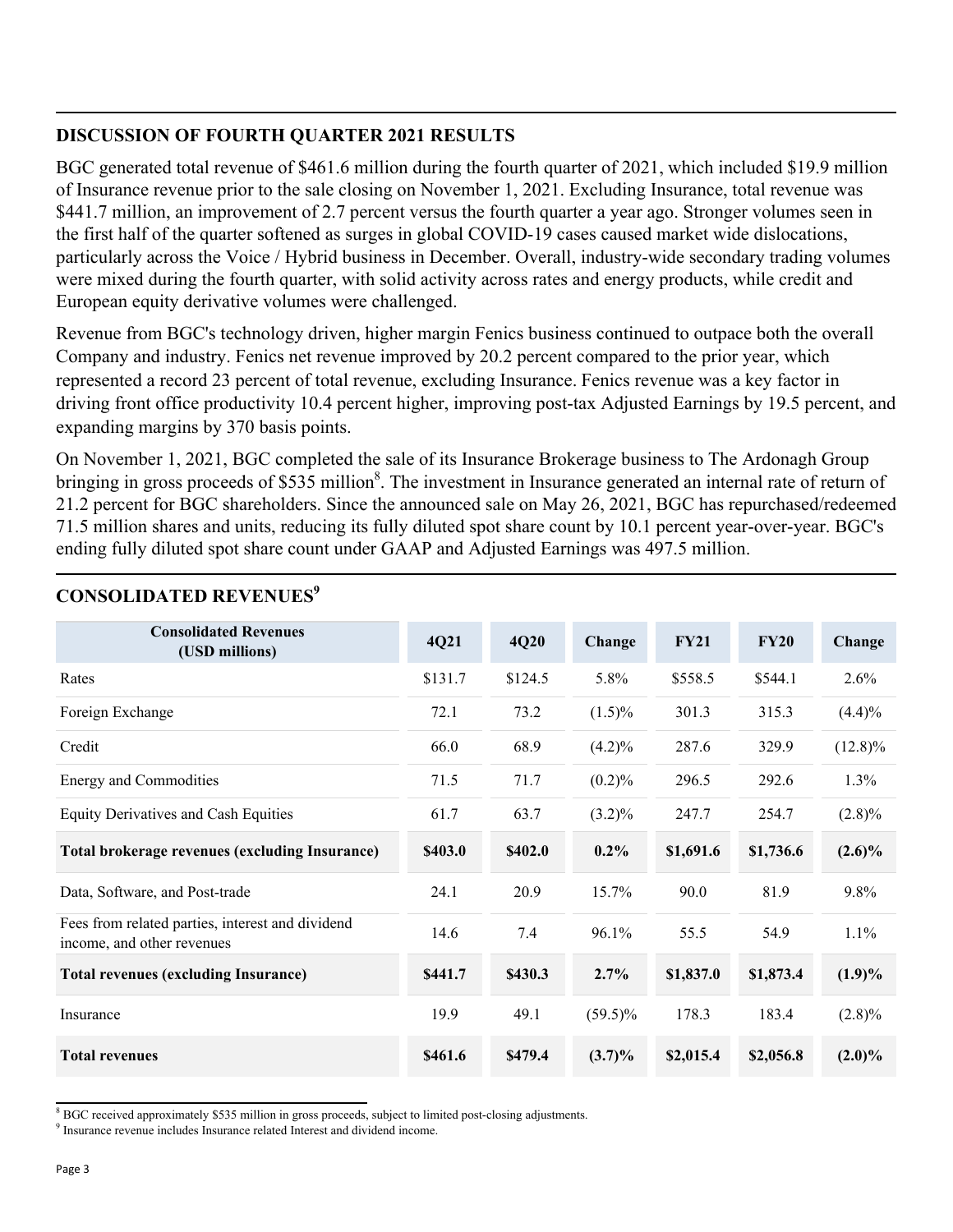Fourth quarter revenue performance across the business was as follows:

- Total revenue, excluding Insurance, was \$441.7 million, an improvement of 2.7 percent.
- Voice / Hybrid, including other revenue and excluding Insurance, generated revenue of \$340.3 million, down 1.6 percent due to the continued conversion of Voice / Hybrid to Fenics revenue. BGC continues to focus on automating its \$1.4 billion Voice / Hybrid revenue base into higher margin Fenics business.
- Fenics reported fourth quarter net revenue of \$101.4 million, an improvement of 20.2 percent, with a pre-tax Adjusted Earnings margin of 30.7 percent across its Fenics Markets business.

BGC's Rates business grew 5.8 percent in the fourth quarter, with strength across U.S. government bonds, listed rates, inflation products, and emerging markets. This improvement across Rates brokerage more than offset declines across other brokerage asset classes, excluding Insurance. Expectations of rising interest rates and volatility, along with the end of quantitative easing in the U.S., is expected to provide tailwinds to BGC's leading Rates franchise in the latter part of 2022.

Deeper integration of Fenics technology solutions across the entire business drove front office productivity 10.4 percent higher during the fourth quarter<sup>10</sup>. For the full year 2021, average front office productivity increased 8.1 percent to \$811 thousand, its second highest ever mark, behind only 2008 where the global financial crisis drove volumes and volatility to record levels. As we continue to automate more of our overall business, we expect productivity and profitability to increase.

| FENIUS                                   |         |         |            |             |             |            |
|------------------------------------------|---------|---------|------------|-------------|-------------|------------|
| <b>Fenics Revenues</b><br>(USD millions) | 4Q21    | 4Q20    | Change     | <b>FY21</b> | <b>FY20</b> | Change     |
| <b>Fenics Markets</b>                    | \$87.7  | \$77.1  | 13.7%      | \$355.8     | \$290.3     | 22.6%      |
| <b>Fenics Growth Platforms</b>           | 13.7    | 7.3     | 89.3%      | 45.5        | 28.4        | $60.2\%$   |
| <b>Fenics net revenues</b>               | \$101.4 | \$84.4  | $20.2\%$   | \$401.3     | \$318.7     | 25.9%      |
| Technology services (inter-company)      | 14.9    | 17.3    | $(13.9)\%$ | 70.8        | 78.9        | $(10.2)\%$ |
| <b>Total Fenics revenues</b>             | \$116.3 | \$101.7 | 14.4%      | \$472.2     | \$397.6     | 18.7%      |

### **FENICS**

Fenics generated fourth quarter net revenue of \$101.4 million, growing at a market leading rate of 20.2 percent. Fenics net revenue improved by 25.9 percent for the full year 2021, exceeding \$400 million for the first time, and represented a record 21.8 percent of BGC's total revenue, excluding Insurance. Fenics' strategy is focused on converting its \$1.4 billion Voice / Hybrid revenue base into higher-margin, technology driven Fenics Markets revenue, while contemporaneously scaling its state-of-the-art, fully electronic, Fenics Growth Platforms, including  $FMX<sup>11</sup>$  and cryptocurrencies.

<sup>&</sup>lt;sup>10</sup> Productivity and Headcount figures exclude Insurance.

 $11$  For additional information, please see press release titled "Fenics Launches Fenics Markets Xchange ("FMX")" dated November 3, 2021 and the "FMX" section later in this press release.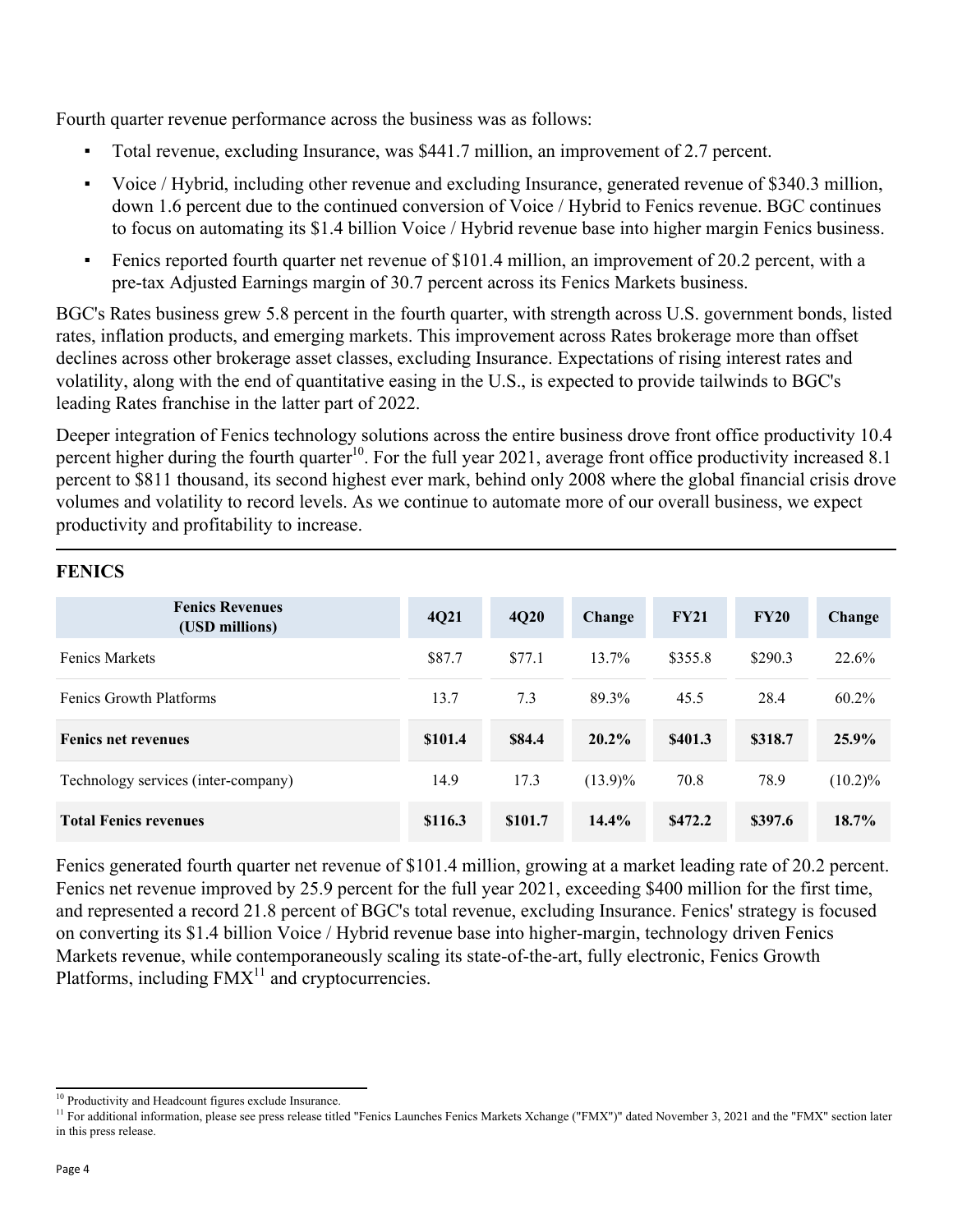**Fenics Growth Platforms:** Fourth quarter revenue improved 89.3 percent from a year ago, driven by growth across Fenics UST, Lucera, Fenics FX, and Fenics GO:

- Fenics UST revenue increased nearly six-fold, driven by market leading ADV growth of 65 percent, new product offerings, and more traders using the platform. Fenics UST CLOB market share increased over 600 basis points from a year ago to over 20 percent in the fourth quarter, and represented 21 percent of the CLOB market in December 2021<sup>12</sup>. Additionally, Fenics UST saw robust demand for its newer electronic T-bills offering, with a five-fold increase in ADV quarter-over-quarter, and captured an estimated 15 percent of the electronic U.S. Treasury Bill market.
- Lucera, BGC's infrastructure and software business, saw accelerated revenue growth of its highly recurring and compounding subscription revenue base, of 72 percent in the fourth quarter, as it onboarded new institutional and large bank clients, including in Lucera's cryptocurrency infrastructure business, which launched in the third quarter. Lucera is providing connectivity to the world's deepest crypto liquidity pools via its world-class infrastructure.
- Fenics FX, an ultra-low latency electronic FX trading platform, generated strong double-digit volume and revenue growth during the quarter, outpacing FX ECN peers and the overall market.
- Fenics GO, a global options electronic trading platform, saw revenue increase nearly three-fold from a year ago, driven by the integration of MatchBox, Fenics' equity platform that automates the trading, booking, and lifecycle management of global equity derivative contracts, creating the most comprehensive electronic equity solution. Additionally, Fenics GO launched new MSCI index option products in January 2022, and expects to launch new cryptocurrency options later in the year.

**Fenics Markets:** Revenue improved by 13.7 percent, driven by Rates, FX, and Market Data:

- Fenics MIDFX, the leading wholesale FX hedging platform, continued to generate strong volumes across spot FX and Asian NDFs, driving revenue 20 percent higher versus last year. Fenics MID technology provides a highly efficient, fully electronic platform for large global banks to hedge risk in a neutral environment.
- Fenics Market Data signed over 40 new contracts during the fourth quarter and more than doubled the total contracted value versus a year ago. Fenics Market Data has seen continued success in its new Regulatory Services offering, with a robust pipeline leading into 2022. Fenics Market Data, which has a highly recurring and compounding subscription revenue model, continues to grow at a solid double-digit pace.
- Fenics Direct, a web-delivered multi-dealer FX options platform, more than doubled its ADV and revenue in the fourth quarter versus the prior year period.
- Capitalab's NDF Match business, an advanced web-based matching platform that helps clients reduce foreign exchange exposure, had double-digit volume and revenue growth versus a year ago.

**FMX:** During the quarter, BGC announced FMX, which combines Fenics UST's leading U.S. Treasury business with a state-of-the-art U.S. Interest Rates futures platform. Following the announcement and consultation with BGC's global clients and strategic partners, FMX will expand the scope of its futures product

<sup>&</sup>lt;sup>12</sup> Central limit order book ("CLOB") market share is from Greenwich Associates and BGC's internal estimates. From 3Q 2021 onward, Greenwich Associates updated its methodology for calculating CLOB market share to more accurately reflect CLOB-only trading volumes.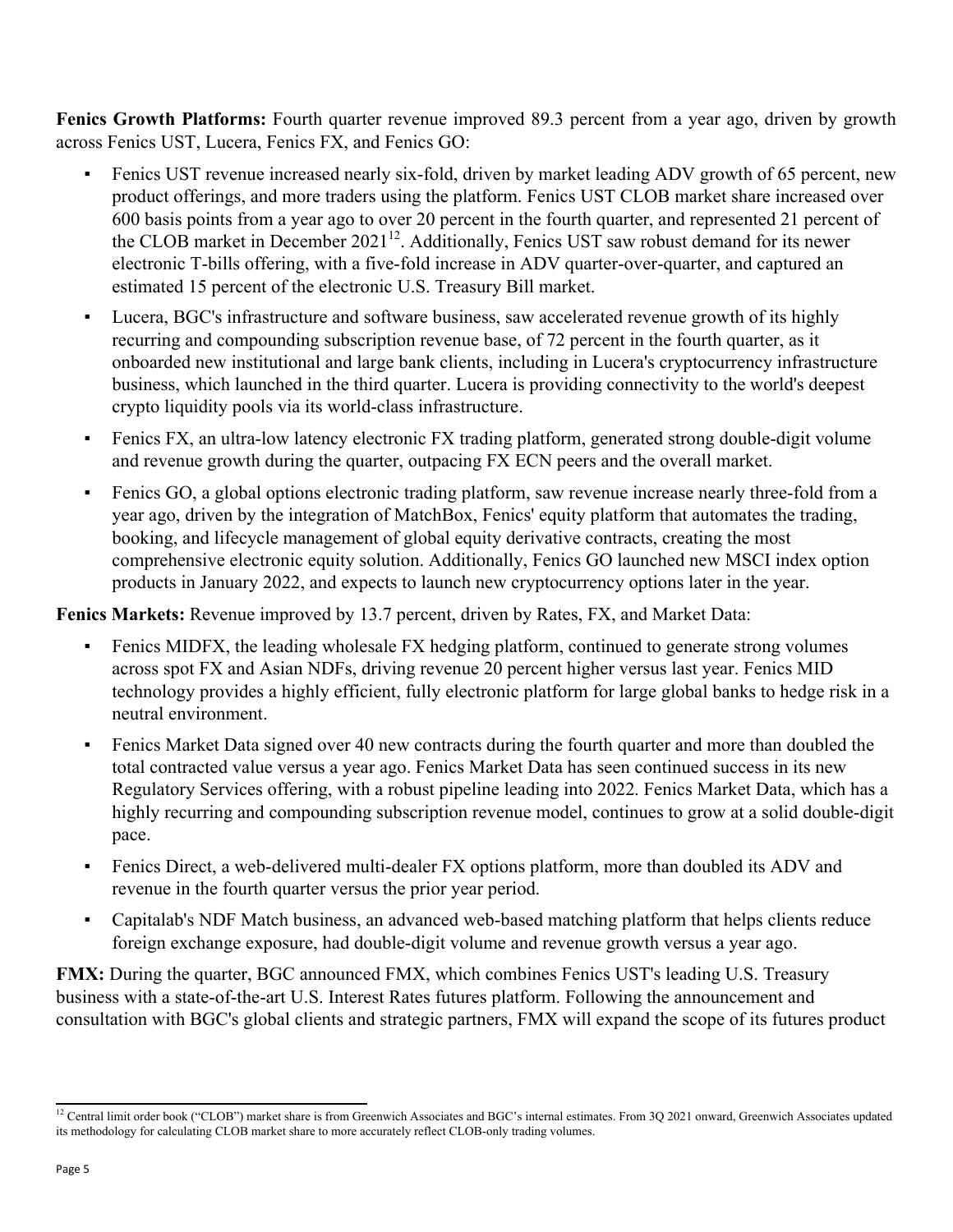offering to cover the entire U.S. Rates Futures complex. This includes launching U.S. Treasury, Eurodollar, and SOFR futures contracts, concurrently, in the fourth quarter of  $2022^{13}$ .

**Cryptocurrency Initiatives:** BGC continued to expand its cryptocurrency offerings during the quarter. Lucera onboarded new clients to its cryptocurrency connectivity and trade aggregation software. kACE, leveraging its award winning Analytics, Pricing and Distribution software, onboarded new clients to its new cryptocurrency options offering. Furthermore, BGC will be launching additional cryptocurrency and digital asset trading products throughout 2022, which will be underpinned by Fenics' state-of-the-art technology. BGC's futures exchange was among the first exchanges to be permitted to list cryptocurrency derivative contracts. The Company is uniquely positioned to capitalize on the significant and growing cryptocurrency opportunity.

# **Consolidated Expenses (USD millions) 4Q21 4Q20 Change FY21 FY20 Change** Compensation and employee benefits under GAAP \$434.8 \$258.9 68.0% \$1,271.3 \$1,132.6 12.3% Equity-based compensation and allocations of net Equity-based compensation and anocations of net<br>income to limited partnership units and FPUs 85.9 80.5 6.7% 256.2 183.5 39.6% Non-compensation expenses under GAAP 159.0 165.5 (3.9)% 650.7 675.4 (3.7)% **Total expenses under GAAP \$679.7 \$504.8 34.6% \$2,178.2 \$1,991.5 9.4%** Compensation and employee benefits for Adjusted Earnings \$236.3 \$255.2 (7.4)% \$1,062.6 \$1,095.3 (3.0)% Non-compensation expenses for Adjusted Earnings 140.8 148.8 (5.4)% 584.7 614.7 (4.9)% **Total expenses for Adjusted Earnings \$377.1 \$404.0 (6.7)% \$1,647.3 \$1,710.1 (3.7)%**

# **CONSOLIDATED EXPENSES AND TAXES AND NONCONTROLLING INTEREST<sup>14</sup>**

The Company's compensation and employee benefits under GAAP increased in the fourth quarter of 2021 due to the sale of the Insurance Brokerage business, which included one-off compensation charges and sale related expenses totaling \$168.6 million, the majority of which was non-cash.

Non-compensation expenses under GAAP and Adjusted Earnings decreased by 3.9 percent and 5.4 percent, respectively, primarily due to lower interest expense, professional and consulting fees and other expenses. These expense reductions were partially offset by higher selling and promotion charges, as COVID-19 restrictions have relaxed across many of the major geographies in which BGC operates.

<sup>&</sup>lt;sup>13</sup> Subject to customary regulatory approvals.

<sup>&</sup>lt;sup>14</sup> For additional information on "Equity-based compensation and allocations of net income to limited partnership units and FPUs", please see the section of this document titled "Adjusted Earnings Defined" and the footnotes to the table titled "Reconciliation of GAAP Income (Loss) from Operations before Income Taxes to Adjusted Earnings and GAAP Fully Diluted EPS to Post-Tax Adjusted EPS".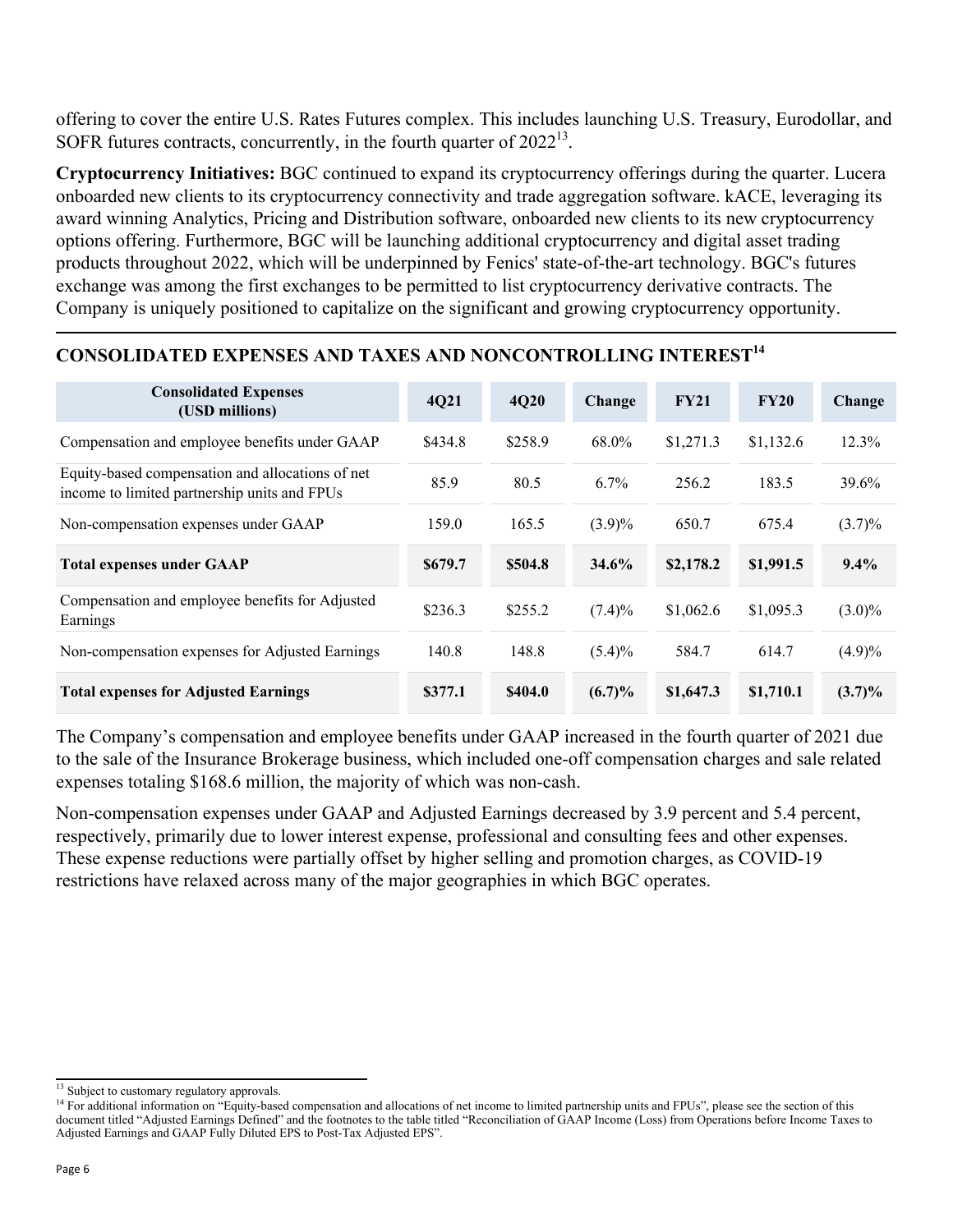| <b>Taxes and Noncontrolling Interest</b><br>(USD millions)                                         | 4Q21   | 4Q20      | Change      | FY21   | <b>FY20</b> | <b>Change</b> |
|----------------------------------------------------------------------------------------------------|--------|-----------|-------------|--------|-------------|---------------|
| GAAP provision (benefit) for income taxes                                                          | \$16.0 | $(\$6.7)$ | 337.1%      | \$23.0 | \$21.3      | $8.0\%$       |
| Provision (benefit) for income taxes for Adjusted<br>Earnings                                      | (2.0)  | 6.6       | $(129.8)\%$ | 24.2   | 37.7        | $(36.0)\%$    |
| GAAP net income (loss) attributable to<br>noncontrolling interest in subsidiaries                  | 12.3   | (11.2)    | $210.1\%$   | 29.5   | 5.9         | 403.4%        |
| Net income (loss) attributable to noncontrolling<br>interest in subsidiaries for Adjusted Earnings | 0.6    | (0.9)     | $173.2\%$   | 2.4    | (0.8)       | 411.4%        |

### **CONSOLIDATED SHARE COUNT<sup>15</sup>**

| <b>Consolidated Share Count</b><br>(USD millions)                   | 4Q21  | 4Q20  | Change     | 3Q21  | <b>Change</b><br>(QoQ) | <b>FY21</b> | <b>FY20</b> | Change     |
|---------------------------------------------------------------------|-------|-------|------------|-------|------------------------|-------------|-------------|------------|
| Fully diluted weighted-average share count<br>under GAAP            | 509.2 | 365.3 | 39.4%      | 387.1 | 31.5%                  | 540.0       | 546.8       | $(1.2)\%$  |
| Fully diluted weighted-average share count<br>for Adjusted Earnings | 509.2 | 553.6 | $(8.0)\%$  | 530.4 | $(4.0)\%$              | 540.0       | 546.8       | $(1.2)\%$  |
| Fully diluted spot share count under GAAP<br>and Adjusted Earnings  | 497.5 | 553.2 | $(10.1)\%$ | 517.2 | $(3.8)\%$              | 497.5       | 553.2       | $(10.1)\%$ |

BGC's fully diluted spot share count decreased by 19.7 million shares, or 3.8 percent sequentially, which reflected 26.3 million Class A common share repurchases during the quarter. Compared to a year ago, BGC's fully diluted spot share count decreased by 55.7 million shares, or 10.1 percent, which reflected the repurchase and redemption of 72.9 million shares and units during the year.

BGC's fully diluted weighted-average share count under GAAP may differ from the fully diluted weightedaverage share count for Adjusted Earnings to avoid anti-dilution in certain periods. This also impacts GAAP net income (loss) for fully diluted shares in such periods.

# **SELECT BALANCE SHEET METRICS<sup>16</sup>**

BGC's liquidity was \$594.8 million as of December 31, 2021 compared with \$655.2 million as of year-end 2020. The change in BGC's liquidity reflected \$457.0 million in share and unit repurchases and dividend and distribution payments, as well as a reduction in notes payable and other borrowings of \$263.1 million compared to last year.

Cash and cash equivalents were \$553.6 million as of December 31, 2021 versus \$596.3 million as of December 31, 2020, while notes payable and other borrowings were \$1,052.8 million compared with \$1,315.9 million. Total capital was \$682.1 million compared with \$832.0 million as of year-end 2020.

<sup>16</sup> The Company considers liquidity to be comprised of the sum of cash and cash equivalents, reverse repurchase agreements (if any), securities owned, and marketable securities, less securities lent out in securities loaned transactions and repurchase agreements (if any). "Cash segregated under regulatory requirements" is not included in liquidity. For more information regarding Liquidity, see the section of this document and/or the Company's most recent financial results press release titled "Liquidity Analysis", including any footnotes to the same, for details about how BGC's non-GAAP results are reconciled to those under GAAP. The Company

 $\frac{15 \text{ }}{\text{ }}^{\text{}}\text{4}$  "Spot" is used interchangeably with the end-of-period share count.

considers liquidity to be an important metric for determining the amount of cash that is available or that could be readily available to the Company on short notice. The Company defines net debt as notes payable and other borrowings less liquidity. Total capital is defined as redeemable partnership interest, total stockholders' equity and noncontrolling interest in subsidiaries.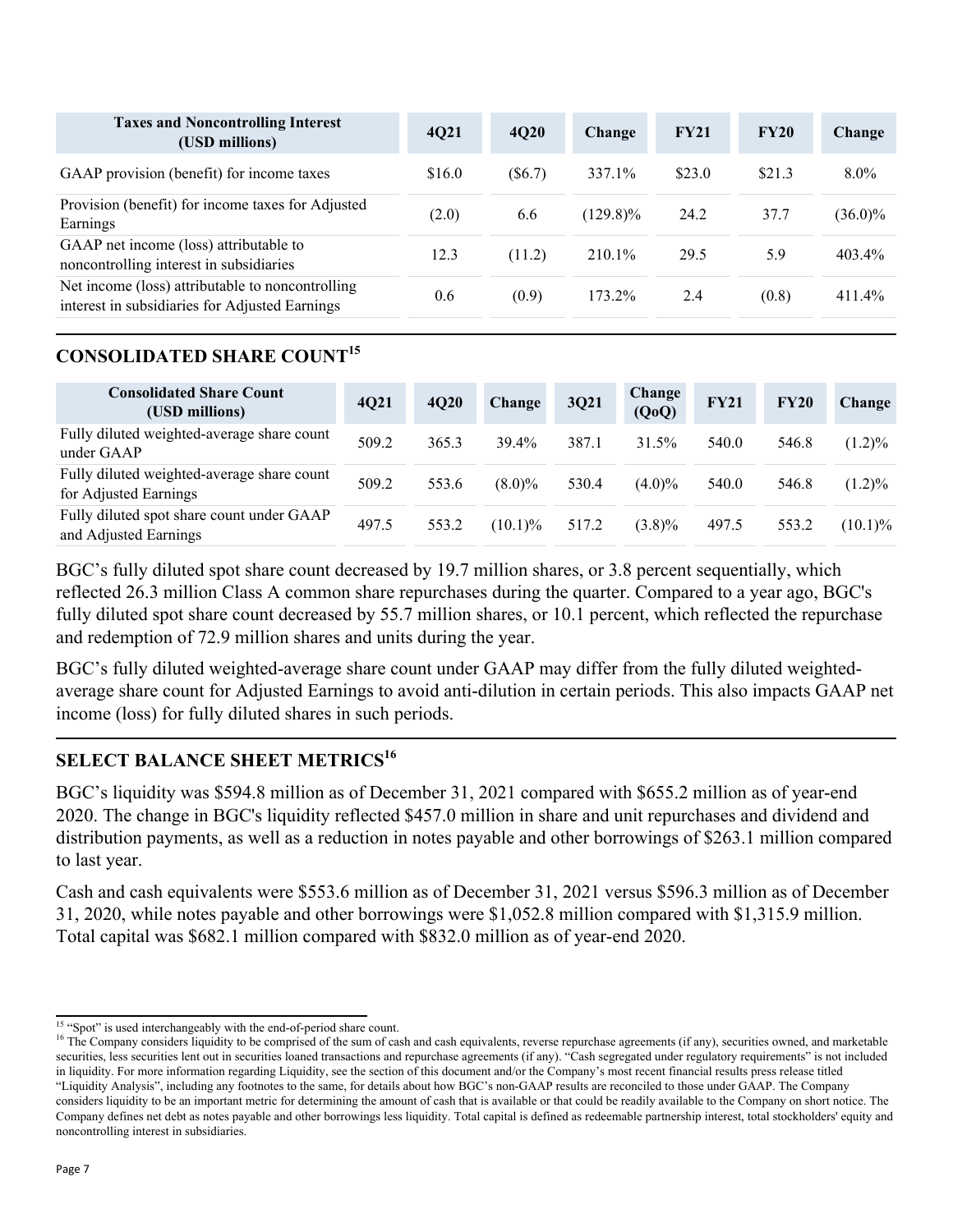#### **OUTLOOK**

BGC's revenues were approximately 2 percent lower for the first 28 trading days of the first quarter of 2022, when compared to the same period in 2021, excluding Insurance.

The first quarter of 2021 included \$52.4 million of Insurance revenue.

| <b>Metric (USD millions)</b>   | Guidance      | Actual      |
|--------------------------------|---------------|-------------|
|                                | 1Q22          | 1Q21        |
| Revenues (excl. Insurance)     | $$490 - $540$ | \$515.1     |
| Revenues                       |               | \$567.6     |
| Pre-tax Adjusted Earnings      | $$105 - $125$ | \$113.9     |
|                                | <b>FY22</b>   | <b>FY21</b> |
| Adjusted Earnings Tax Rate (%) | $8 - 10\%$    | 64%         |

#### **DIVIDEND INFORMATION**

On February 15, 2022, BGC Partners' Board of Directors declared a quarterly qualified cash dividend of \$0.01 per share payable on March 22, 2022 to Class A and Class B common stockholders of record as of March 8, 2022. The ex-dividend date will be March 7, 2022.

# **POSSIBLE CORPORATE CONVERSION<sup>17</sup>**

The Company continues to explore a possible conversion into a simpler corporate structure. BGC's board and committees have hired advisors and are reviewing the potential structure and details of such conversion.

#### **ONLINE AVAILABILTY OF INVESTOR PRESENTATION AND ADDITIONAL FINANCIAL INFORMATION**

An investor presentation as well as Excel versions of the tables at the end of this document are available for download at http://ir.bgcpartners.com. Additional detail on overall Fenics revenues is available in the supplemental Excel financial tables that accompany this press release at http://ir.bgcpartners.com. The Excel tables and earnings presentation contain the results discussed in this document as well as other useful information that may not be contained herein. Please see the sections titled "Impact of COVID-19 on Employees" and "Impact of COVID-19 on the Company's Results" in the Company's most recent report on Form 10-K for the impact of the pandemic on the Company's employees, clients, and results.

# **BGC CONFERENCE CALL AND INVESTOR PRESENTATION**

BGC will hold a conference call on the date of this release to discuss fourth quarter and full year 2021 results starting at 10:00 a.m. ET. A live webcast of the call, along with an investor presentation summarizing BGC's consolidated non-GAAP results, will be accessible at http://ir.bgcpartners.com. Alternatively, interested parties can access the call by dialing +1 844-200-6205 (U.S.) or +1 929-526-1599 (international) and entering passcode 052-311. After the conference call, an archived recording will be available at http://ir.bgcpartners.com.

<sup>&</sup>lt;sup>17</sup> BGC may refer to its current corporate structure as an "UP-C", which stands for Umbrella Partnership/C-Corporation.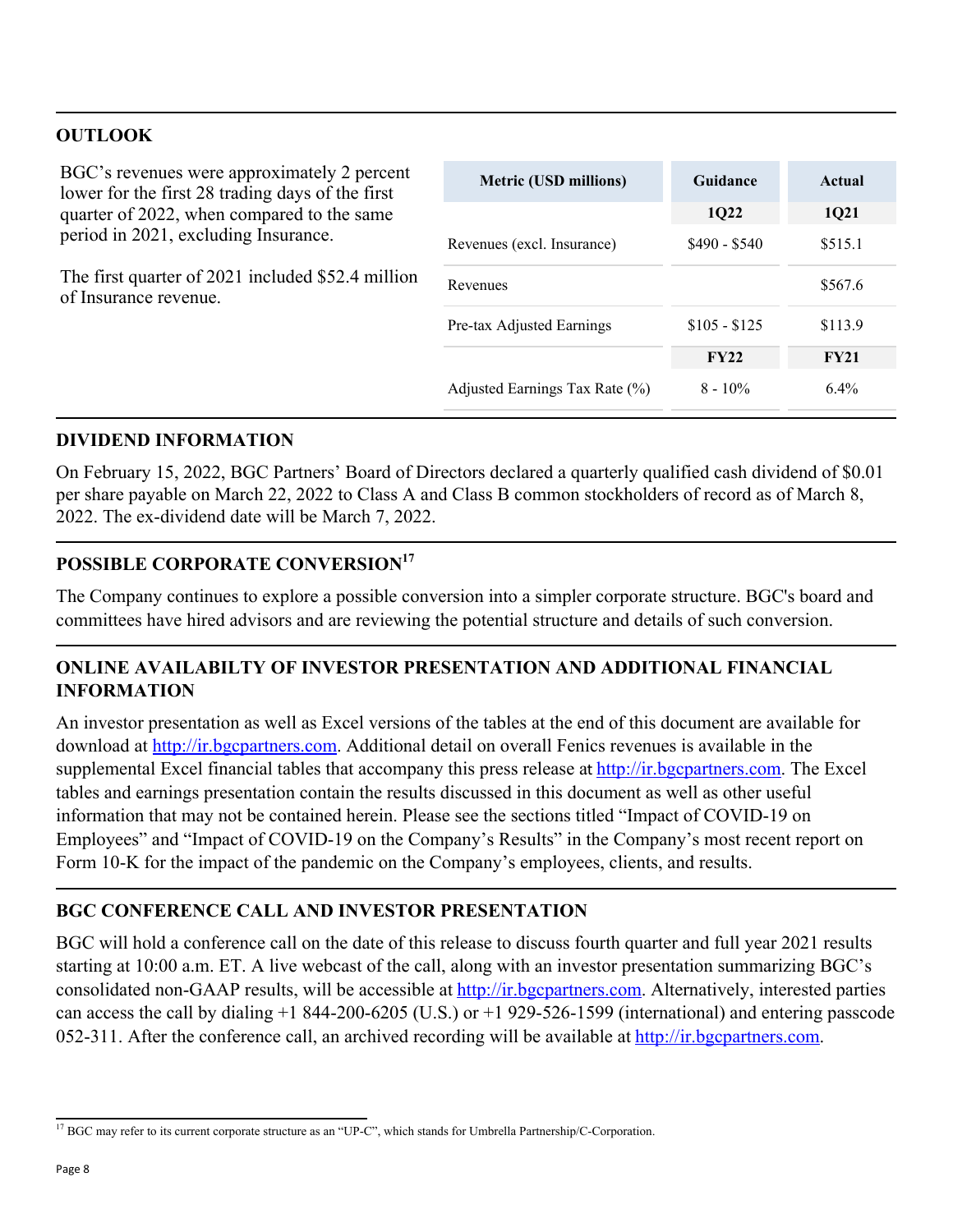#### **BGC PARTNERS, INC. CONDENSED CONSOLIDATED STATEMENTS OF FINANCIAL CONDITION (in thousands, except per share data)**

**(unaudited)**

|                                                                                               | December 31,<br>2021 | December 31,<br>2020 |             |  |  |  |
|-----------------------------------------------------------------------------------------------|----------------------|----------------------|-------------|--|--|--|
| Assets                                                                                        |                      |                      |             |  |  |  |
| Cash and cash equivalents                                                                     | \$<br>553,598        | \$                   | 596,291     |  |  |  |
| Cash segregated under regulatory requirements                                                 | 13,201               |                      | 257,115     |  |  |  |
| Securities owned                                                                              | 40,838               |                      | 58,572      |  |  |  |
| Marketable securities                                                                         | 406                  |                      | 349         |  |  |  |
| Receivables from broker-dealers, clearing organizations, customers and related broker-dealers | 782,446              |                      | 304,022     |  |  |  |
| Accrued commissions and other receivables, net                                                | 296,423              |                      | 739,009     |  |  |  |
| Loans, forgivable loans and other receivables from employees and partners, net                | 286,967              |                      | 408,142     |  |  |  |
| Fixed assets, net                                                                             | 190,112              |                      | 216,024     |  |  |  |
| Investments                                                                                   | 33,039               |                      | 38,008      |  |  |  |
| Goodwill                                                                                      | 486,919              |                      | 556,211     |  |  |  |
| Other intangible assets, net                                                                  | 207,747              |                      | 287,157     |  |  |  |
| Receivables from related parties                                                              | 5,237                |                      | 11,915      |  |  |  |
| Other assets                                                                                  | 445,233              |                      | 480,427     |  |  |  |
| Total assets                                                                                  | \$<br>3,342,166      | \$                   | 3,953,242   |  |  |  |
|                                                                                               |                      |                      |             |  |  |  |
| Liabilities, Redeemable Partnership Interest, and Equity                                      | \$                   | \$                   |             |  |  |  |
| Short-term borrowings                                                                         | 3,584                |                      | 3,849       |  |  |  |
| Accrued compensation                                                                          | 214,379              |                      | 220,726     |  |  |  |
| Payables to broker-dealers, clearing organizations, customers and related broker-dealers      | 656,278              |                      | 179,721     |  |  |  |
| Payables to related parties                                                                   | 53,764               |                      | 36,921      |  |  |  |
| Accounts payable, accrued and other liabilities                                               | 679,254              |                      | 1,364,119   |  |  |  |
| Notes payable and other borrowings                                                            | 1,052,831            |                      | 1,315,935   |  |  |  |
| <b>Total liabilities</b>                                                                      | 2,660,090            |                      | 3, 121, 271 |  |  |  |
| Redeemable partnership interest                                                               | 18,761               |                      | 20,674      |  |  |  |
| Equity                                                                                        |                      |                      |             |  |  |  |
| Stockholders' equity:                                                                         |                      |                      |             |  |  |  |
| Class A common stock, par value \$0.01 per share; 750,000 shares authorized;                  |                      |                      |             |  |  |  |
| 435,944 and 373,545 shares issued at December 31, 2021 and December 31,                       |                      |                      |             |  |  |  |
| 2020, respectively; and 317,023 and 323,018 shares outstanding at                             |                      |                      |             |  |  |  |
| December 31, 2021 and December 31, 2020, respectively                                         | 4,359                |                      | 3,735       |  |  |  |
| Class B common stock, par value \$0.01 per share; 150,000 shares authorized;                  |                      |                      |             |  |  |  |
| 45,884 shares issued and outstanding at each of December 31, 2021 and                         |                      |                      |             |  |  |  |
| December 31, 2020, convertible into Class A common stock                                      | 459                  |                      | 459         |  |  |  |
| Additional paid-in capital                                                                    | 2,451,135            |                      | 2,375,113   |  |  |  |
| Treasury stock, at cost: 118,921 and 50,527 shares of Class A common stock at                 | (623, 734)           |                      | (315,313)   |  |  |  |
| December 31, 2021 and December 31, 2020, respectively                                         |                      |                      |             |  |  |  |
| Retained deficit                                                                              | (1, 171, 919)        |                      | (1,280,828) |  |  |  |
|                                                                                               |                      |                      |             |  |  |  |
| Accumulated other comprehensive income (loss)                                                 | (40, 548)<br>619,752 |                      | (28,930)    |  |  |  |
| Total stockholders' equity                                                                    |                      |                      | 754,236     |  |  |  |
| Noncontrolling interest in subsidiaries                                                       | 43,563               |                      | 57,061      |  |  |  |
| Total equity                                                                                  | 663,315              |                      | 811,297     |  |  |  |
| Total liabilities, redeemable partnership interest and equity                                 | 3,342,166            |                      | 3,953,242   |  |  |  |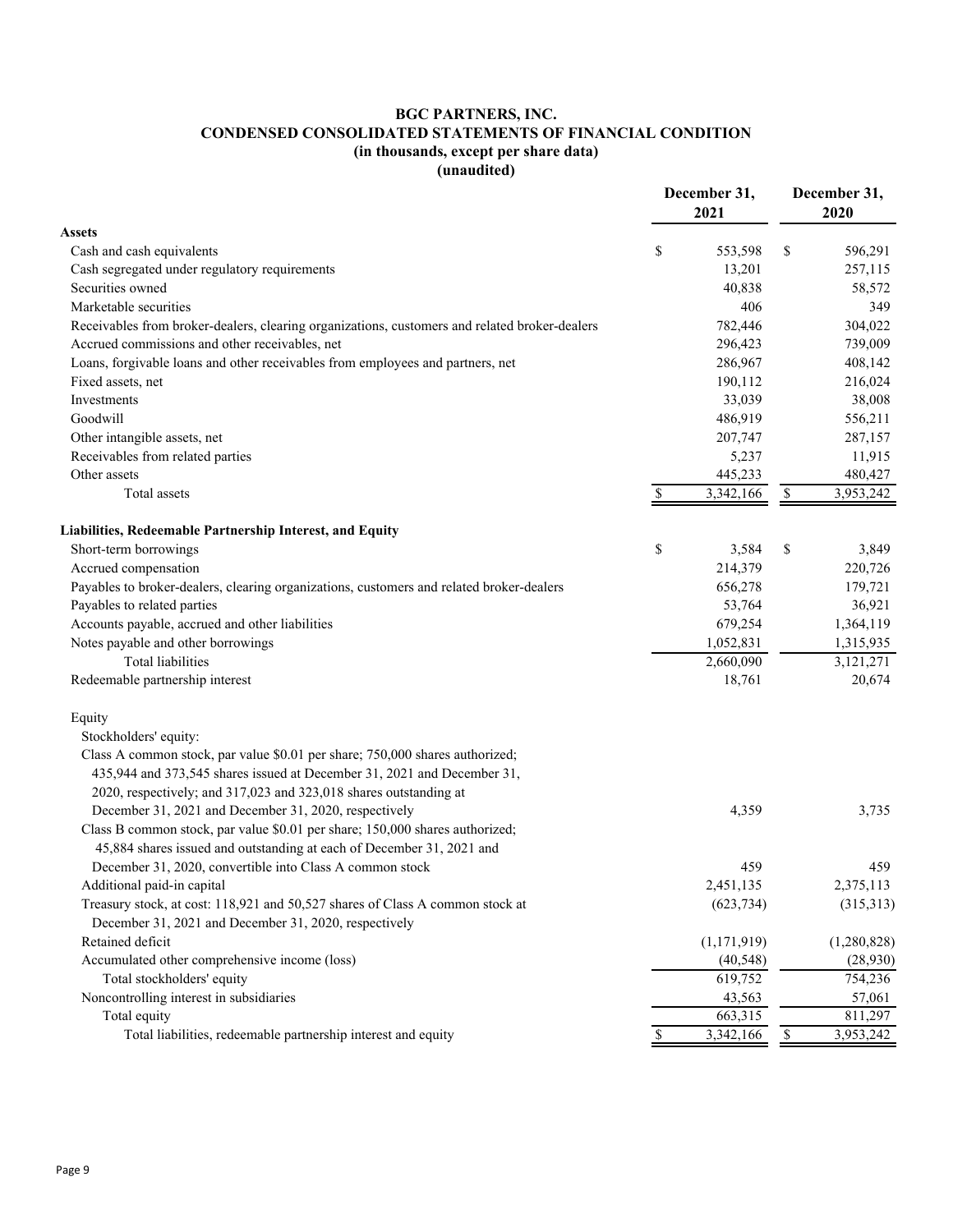#### **BGC PARTNERS, INC. CONDENSED CONSOLIDATED STATEMENTS OF OPERATIONS (in thousands, except per share data) (unaudited)**

|                                                                                    |             | <b>Three Months Ended</b><br>December 31, |              |          | Year Ended December 31, |           |    |           |  |
|------------------------------------------------------------------------------------|-------------|-------------------------------------------|--------------|----------|-------------------------|-----------|----|-----------|--|
| <b>Revenues:</b>                                                                   |             | 2021                                      |              | 2020     |                         | 2021      |    | 2020      |  |
| Commissions                                                                        | $\mathbf S$ | 349,896                                   | \$           | 377,146  | \$                      | 1,541,900 | \$ | 1,567,668 |  |
| Principal transactions                                                             |             | 73,004                                    |              | 73,687   |                         | 327,761   |    | 351,633   |  |
| Total brokerage revenues                                                           |             | 422,900                                   |              | 450,833  |                         | 1,869,661 |    | 1,919,301 |  |
| Fees from related parties                                                          |             | 3,356                                     |              | 4,857    |                         | 14,856    |    | 25,754    |  |
| Data, software and post-trade                                                      |             | 24,137                                    |              | 20,860   |                         | 89,963    |    | 81,920    |  |
| Interest and dividend income                                                       |             | 4,442                                     |              | (783)    |                         | 21,977    |    | 12,332    |  |
| Other revenues                                                                     |             | 6,756                                     |              | 3,659    |                         | 18,907    |    | 17,454    |  |
| Total revenues                                                                     |             | 461,591                                   |              | 479,426  |                         | 2,015,364 |    | 2,056,761 |  |
| <b>Expenses:</b>                                                                   |             |                                           |              |          |                         |           |    |           |  |
| Compensation and employee benefits                                                 |             | 434,807                                   |              | 258,866  |                         | 1,271,340 |    | 1,132,557 |  |
| Equity-based compensation and allocations of net income                            |             |                                           |              |          |                         |           |    |           |  |
| to limited partnership units and FPUs                                              |             | 85,889                                    |              | 80,515   |                         | 256,164   |    | 183,545   |  |
| Total compensation and employee benefits                                           |             | 520,696                                   |              | 339,381  |                         | 1,527,504 |    | 1,316,102 |  |
| Occupancy and equipment                                                            |             | 46,724                                    |              | 47,763   |                         | 188,322   |    | 192,837   |  |
| Fees to related parties                                                            |             | 8,456                                     |              | 5,028    |                         | 24,030    |    | 23,618    |  |
| Professional and consulting fees                                                   |             | 14,813                                    |              | 18,233   |                         | 67,884    |    | 74,072    |  |
| Communications                                                                     |             | 27,611                                    |              | 30,481   |                         | 117,502   |    | 121,646   |  |
| Selling and promotion                                                              |             | 12,356                                    |              | 6,896    |                         | 38,048    |    | 38,234    |  |
| Commissions and floor brokerage                                                    |             | 16,563                                    |              | 13,646   |                         | 64,708    |    | 59,376    |  |
| Interest expense                                                                   |             | 16,061                                    |              | 21,811   |                         | 69,329    |    | 76,607    |  |
| Other expenses                                                                     |             | 16,465                                    |              | 21,600   |                         | 80,888    |    | 89,045    |  |
| Total non-compensation expenses                                                    |             | 159,049                                   |              | 165,458  |                         | 650,711   |    | 675,435   |  |
| Total expenses                                                                     |             | 679,745                                   |              | 504,839  |                         | 2,178,215 |    | 1,991,537 |  |
| Other income (losses), net:                                                        |             |                                           |              |          |                         |           |    |           |  |
| Gains (losses) on divestitures and sale of investments                             |             | 312,941                                   |              | 403      |                         | 312,941   |    | 394       |  |
| Gains (losses) on equity method investments                                        |             | 2,101                                     |              | 1,354    |                         | 6,706     |    | 5,023     |  |
| Other income (loss)                                                                |             | 7,862                                     |              | 1,687    |                         | 19,705    |    | 1,580     |  |
| Total other income (losses), net                                                   |             | 322,904                                   |              | 3,444    |                         | 339,352   |    | 6,997     |  |
| Income (loss) from operations before income taxes                                  |             | 104,750                                   |              | (21,969) |                         | 176,501   |    | 72,221    |  |
| Provision (benefit) for income taxes                                               |             | 15,957                                    |              | (6, 729) |                         | 23,013    |    | 21,303    |  |
| Consolidated net income (loss)                                                     | \$          | 88,793                                    | $\mathbb{S}$ | (15,240) | $\mathbb S$             | 153,488   | \$ | 50,918    |  |
| Less: Net income (loss) attributable to noncontrolling interest in<br>subsidiaries |             | 12,340                                    |              | (11,211) |                         | 29,481    |    | 5,856     |  |
| Net income (loss) available to common stockholders                                 | \$          | 76,453                                    | \$           | (4,029)  | $\mathbb S$             | 124,007   | \$ | 45,062    |  |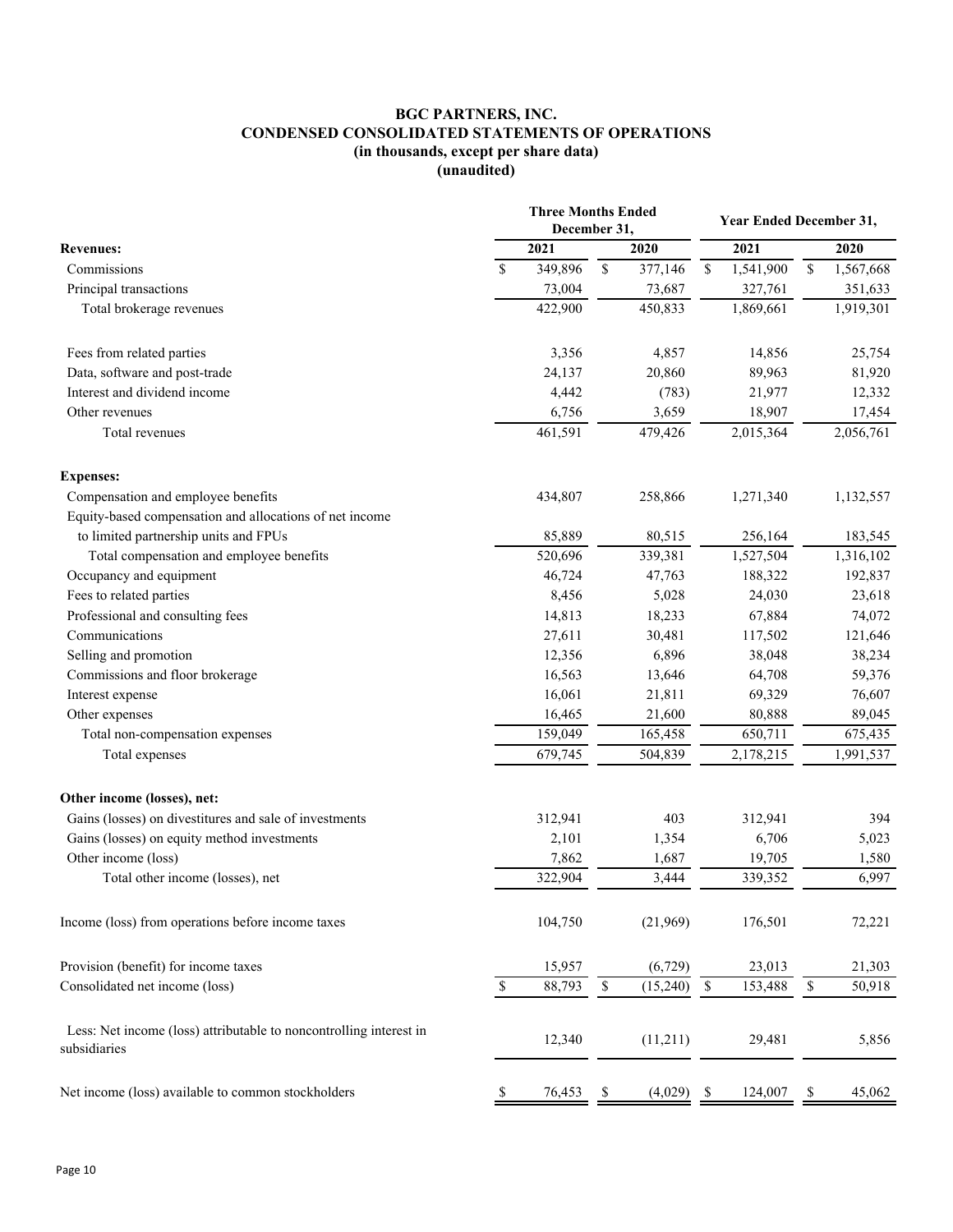#### **CONDENSED CONSOLIDATED STATEMENTS OF OPERATIONS (in thousands, except per share data) (unaudited) Continued**

|                                                                   | <b>Three Months Ended</b><br>December 31. |         |  | <b>Year Ended December 31,</b> |         |  |             |
|-------------------------------------------------------------------|-------------------------------------------|---------|--|--------------------------------|---------|--|-------------|
|                                                                   |                                           | 2021    |  | 2020                           | 2021    |  | <b>2020</b> |
| Per share data:                                                   |                                           |         |  |                                |         |  |             |
| Basic earnings (loss) per share                                   |                                           |         |  |                                |         |  |             |
| Net income (loss) available to common stockholders                |                                           | 76,453  |  | (4,029)                        | 124,007 |  | 45,062      |
| Basic earnings (loss) per share                                   |                                           | 0.21    |  | (0.01)                         | 0.33    |  | 0.12        |
| Basic weighted-average shares of common stock outstanding         |                                           | 370,476 |  | 365,259                        | 379,215 |  | 361,736     |
| Fully diluted earnings (loss) per share                           |                                           |         |  |                                |         |  |             |
| Net income (loss) for fully diluted shares                        |                                           | 103,036 |  | (4,029)                        | 173,995 |  | 64,787      |
| Fully diluted earnings (loss) per share                           |                                           | 0.20    |  | (0.01)                         | 0.32    |  | 0.12        |
| Fully diluted weighted-average shares of common stock outstanding |                                           | 509.153 |  | 365.259                        | 540.020 |  | 546,848     |
|                                                                   |                                           |         |  |                                |         |  |             |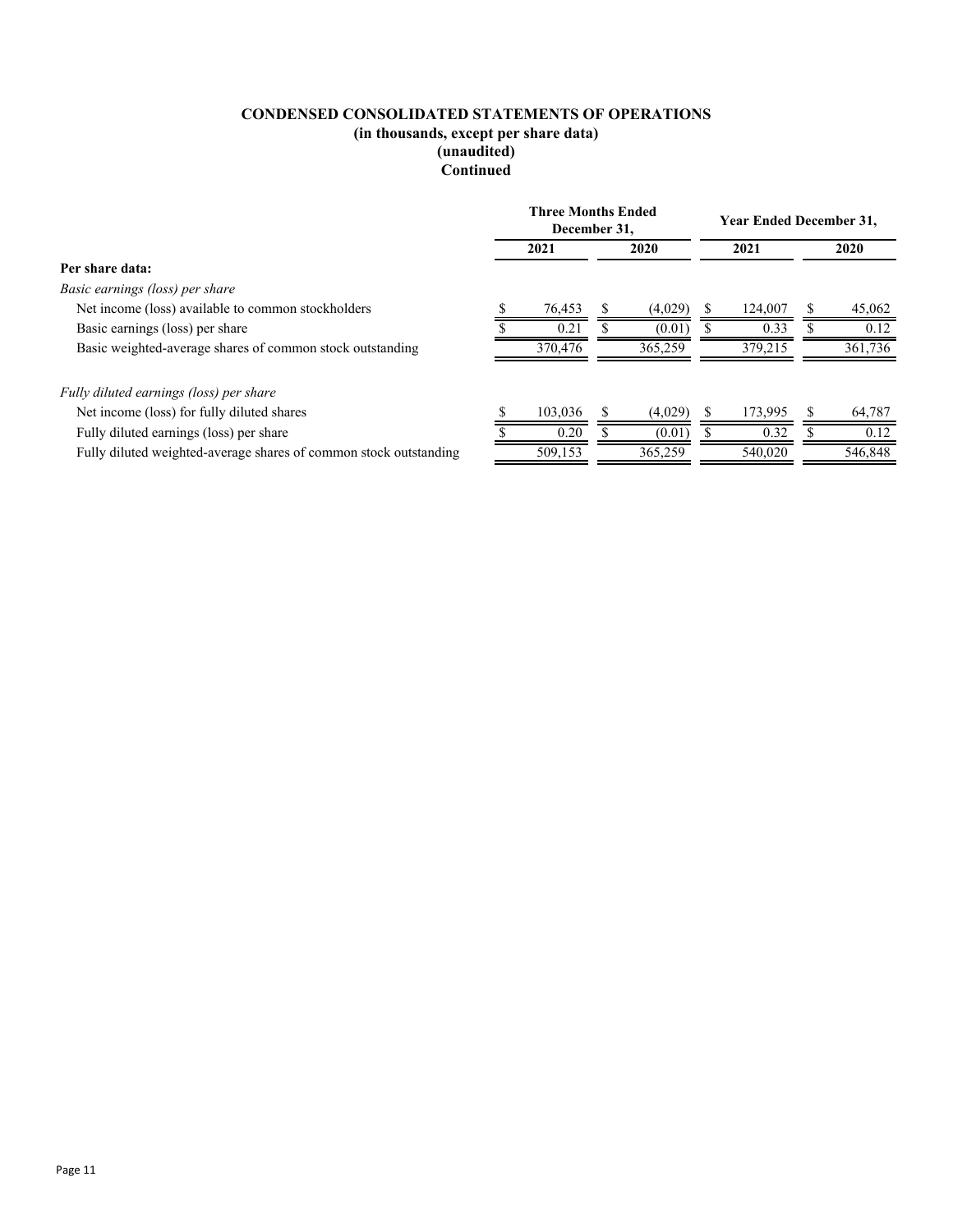### **Non-GAAP Financial Measures**

This document contains non-GAAP financial measures that differ from the most directly comparable measures calculated and presented in accordance with Generally Accepted Accounting Principles in the United States ("GAAP"). Non-GAAP financial measures used by the Company include "Adjusted Earnings before noncontrolling interests and taxes", which is used interchangeably with "pre-tax Adjusted Earnings"; "Post-tax Adjusted Earnings to fully diluted shareholders", which is used interchangeably with "post-tax Adjusted Earnings"; "Adjusted EBITDA"; and "Liquidity". The definitions of these terms are below.

### **Adjusted Earnings Defined**

BGC uses non-GAAP financial measures, including "Adjusted Earnings before noncontrolling interests and taxes" and "Post-tax Adjusted Earnings to fully diluted shareholders", which are supplemental measures of operating results used by management to evaluate the financial performance of the Company and its consolidated subsidiaries. BGC believes that Adjusted Earnings best reflect the operating earnings generated by the Company on a consolidated basis and are the earnings which management considers when managing its business.

As compared with "Income (loss) from operations before income taxes" and "Net income (loss) for fully diluted shares", both prepared in accordance with GAAP, Adjusted Earnings calculations primarily exclude certain non-cash items and other expenses that generally do not involve the receipt or outlay of cash by the Company and/or which do not dilute existing stockholders. In addition, Adjusted Earnings calculations exclude certain gains and charges that management believes do not best reflect the ordinary results of BGC. Adjusted Earnings is calculated by taking the most comparable GAAP measures and adjusting for certain items with respect to compensation expenses, non-compensation expenses, and other income, as discussed below.

# **Calculations of Compensation Adjustments for Adjusted Earnings and Adjusted EBITDA**

# *Treatment of Equity-Based Compensation Line Item for Adjusted Earnings and Adjusted EBITDA*

The Company's Adjusted Earnings and Adjusted EBITDA measures exclude all GAAP charges included in the line item "Equity-based compensation and allocations of net income to limited partnership units and FPUs" (or "equity-based compensation" for purposes of defining the Company's non-GAAP results) as recorded on the Company's GAAP Consolidated Statements of Operations and GAAP Consolidated Statements of Cash Flows. These GAAP equity-based compensation charges reflect the following items:

- Charges with respect to grants of exchangeability, which reflect the right of holders of limited partnership units with no capital accounts, such as LPUs and PSUs, to exchange these units into shares of common stock, or into partnership units with capital accounts, such as HDUs, as well as cash paid with respect to taxes withheld or expected to be owed by the unit holder upon such exchange. The withholding taxes related to the exchange of certain non-exchangeable units without a capital account into either common shares or units with a capital account may be funded by the redemption of preferred units such as PPSUs.
- Charges with respect to preferred units. Any preferred units would not be included in the Company's fully diluted share count because they cannot be made exchangeable into shares of common stock and are entitled only to a fixed distribution. Preferred units are granted in connection with the grant of certain limited partnership units that may be granted exchangeability or redeemed in connection with the grant of shares of common stock at ratios designed to cover any withholding taxes expected to be paid. This is an alternative to the common practice among public companies of issuing the gross amount of shares to employees, subject to cashless withholding of shares, to pay applicable withholding taxes.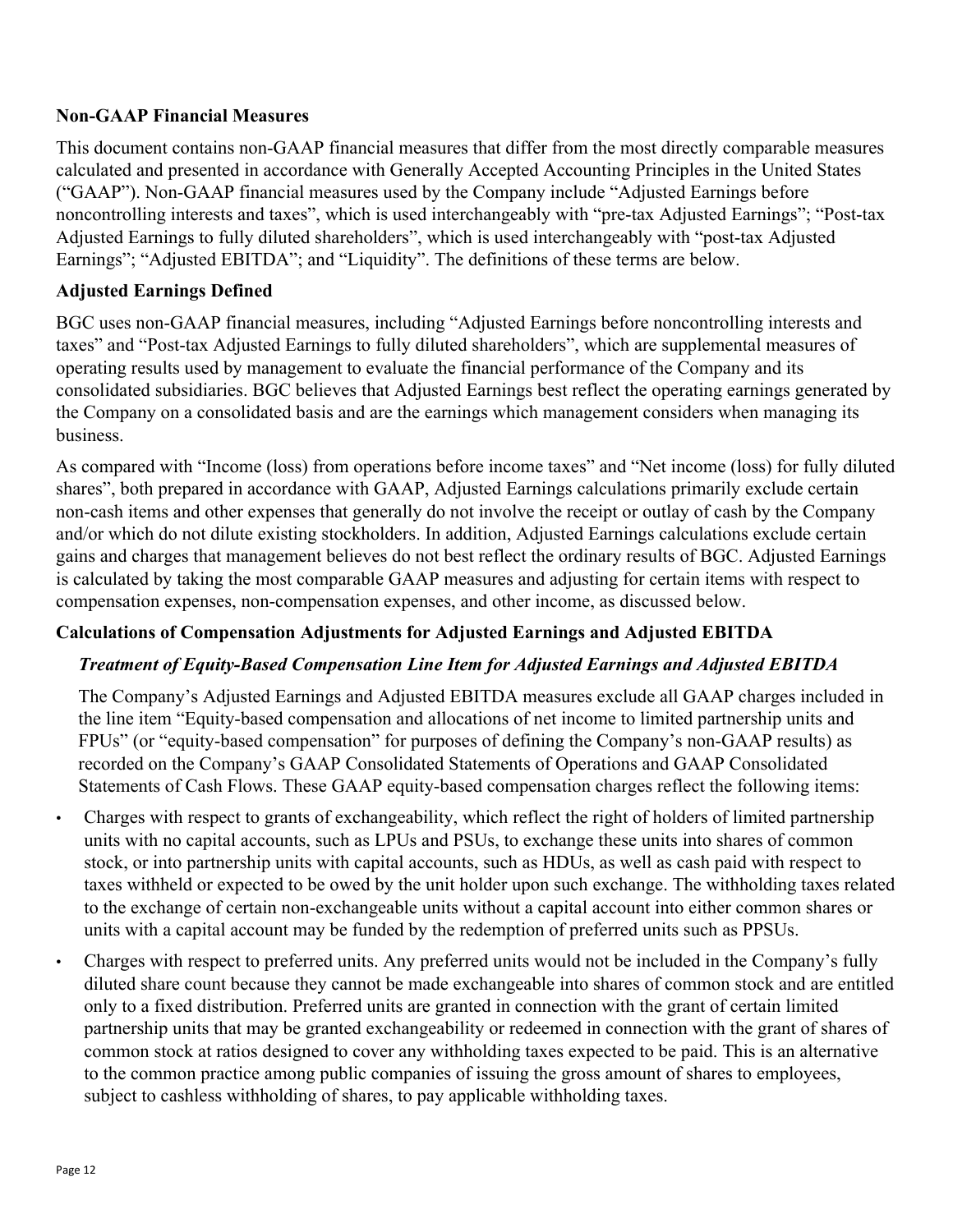- GAAP equity-based compensation charges with respect to the grant of an offsetting amount of common stock or partnership units with capital accounts in connection with the redemption of non-exchangeable units, including PSUs and LPUs.
- Charges related to amortization of RSUs and limited partnership units.
- Charges related to grants of equity awards, including common stock or partnership units with capital accounts.
- Allocations of net income to limited partnership units and FPUs. Such allocations represent the pro-rata portion of post-tax GAAP earnings available to such unit holders.

The amounts of certain quarterly equity-based compensation charges are based upon the Company's estimate of such expected charges during the annual period, as described further below under "Methodology for Calculating Adjusted Earnings Taxes."

Virtually all of BGC's key executives and producers have equity or partnership stakes in the Company and its subsidiaries and generally receive deferred equity or limited partnership units as part of their compensation. A significant percentage of BGC's fully diluted shares are owned by its executives, partners and employees. The Company issues limited partnership units as well as other forms of equity-based compensation, including grants of exchangeability into shares of common stock, to provide liquidity to its employees, to align the interests of its employees and management with those of common stockholders, to help motivate and retain key employees, and to encourage a collaborative culture that drives cross-selling and revenue growth.

All share equivalents that are part of the Company's equity-based compensation program, including REUs, PSUs, LPUs, HDUs, and other units that may be made exchangeable into common stock, as well as RSUs (which are recorded using the treasury stock method), are included in the fully diluted share count when issued or at the beginning of the subsequent quarter after the date of grant. Generally, limited partnership units other than preferred units are expected to be paid a pro-rata distribution based on BGC's calculation of Adjusted Earnings per fully diluted share. However, out of an abundance of caution and in order to strengthen the Company's balance sheet due the uncertain macroeconomic conditions with respect to the COVID-19 pandemic, BGC Holdings, L.P. has reduced its distributions of income from the operations of BGC's businesses to its partners.

Compensation charges are also adjusted for certain other cash and non-cash items, including those related to the amortization of GFI employee forgivable loans granted prior to the closing of the January 11, 2016 backend merger with GFI.

# *Certain Other Compensation-Related Adjustments for Adjusted Earnings*

BGC also excludes various other GAAP items that management views as not reflective of the Company's underlying performance in a given period from its calculation of Adjusted Earnings. These may include compensation-related items with respect to cost-saving initiatives, such as severance charges incurred in connection with headcount reductions as part of broad restructuring and/or cost savings plans.

# *Calculation of Non-Compensation Adjustments for Adjusted Earnings*

Adjusted Earnings calculations may also exclude items such as:

• Non-cash GAAP charges related to the amortization of intangibles with respect to acquisitions;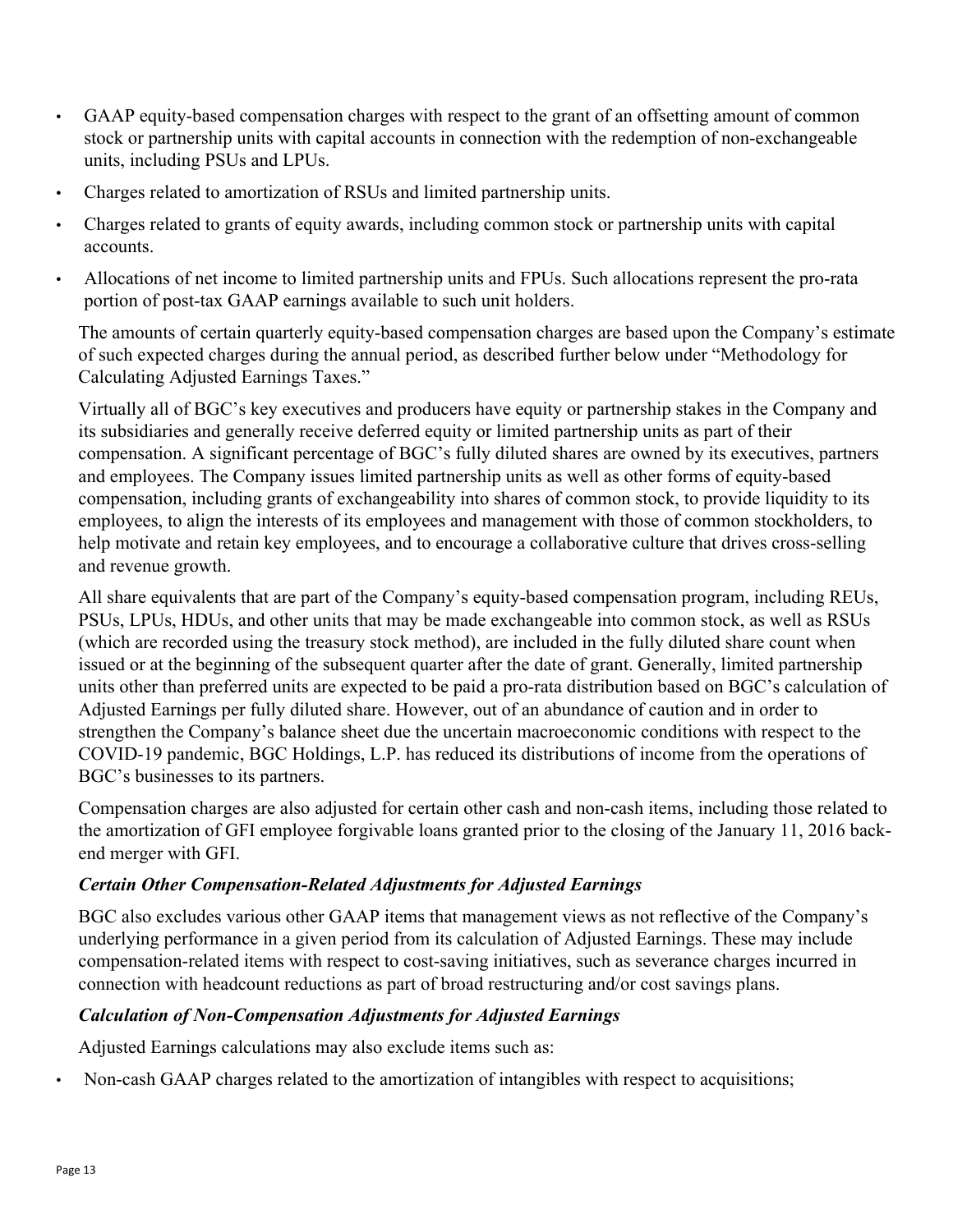- Acquisition related costs;
- Certain rent charges;
- Non-cash GAAP asset impairment charges; and
- Various other GAAP items that management views as not reflective of the Company's underlying performance in a given period, including non-compensation-related charges incurred as part of broad restructuring and/or cost savings plans. Such GAAP items may include charges for exiting leases and/or other long-term contracts as part of cost-saving initiatives, as well as non-cash impairment charges related to assets, goodwill and/or intangibles created from acquisitions.

### *Calculation of Adjustments for Other (income) losses for Adjusted Earnings*

Adjusted Earnings calculations also exclude certain other non-cash, non-dilutive, and/or non-economic items, which may, in some periods, include:

- Gains or losses on divestitures;
- Fair value adjustment of investments;
- Certain other GAAP items, including gains or losses related to BGC's investments accounted for under the equity method; and
- Any unusual, one-time, non-ordinary, or non-recurring gains or losses.

#### **Methodology for Calculating Adjusted Earnings Taxes**

Although Adjusted Earnings are calculated on a pre-tax basis, BGC also reports post-tax Adjusted Earnings to fully diluted shareholders. The Company defines post-tax Adjusted Earnings to fully diluted shareholders as pre-tax Adjusted Earnings reduced by the non-GAAP tax provision described below and net income (loss) attributable to noncontrolling interest for Adjusted Earnings.

The Company calculates its tax provision for post-tax Adjusted Earnings using an annual estimate similar to how it accounts for its income tax provision under GAAP. To calculate the quarterly tax provision under GAAP, BGC estimates its full fiscal year GAAP income (loss) from operations before income taxes and noncontrolling interests in subsidiaries and the expected inclusions and deductions for income tax purposes, including expected equity-based compensation during the annual period. The resulting annualized tax rate is applied to BGC's quarterly GAAP income (loss) from operations before income taxes and noncontrolling interests in subsidiaries. At the end of the annual period, the Company updates its estimate to reflect the actual tax amounts owed for the period.

To determine the non-GAAP tax provision, BGC first adjusts pre-tax Adjusted Earnings by recognizing any, and only, amounts for which a tax deduction applies under applicable law. The amounts include charges with respect to equity-based compensation; certain charges related to employee loan forgiveness; certain net operating loss carryforwards when taken for statutory purposes; and certain charges related to tax goodwill amortization. These adjustments may also reflect timing and measurement differences, including treatment of employee loans; changes in the value of units between the dates of grants of exchangeability and the date of actual unit exchange; variations in the value of certain deferred tax assets; and liabilities and the different timing of permitted deductions for tax under GAAP and statutory tax requirements.

After application of these adjustments, the result is the Company's taxable income for its pre-tax Adjusted Earnings, to which BGC then applies the statutory tax rates to determine its non-GAAP tax provision. BGC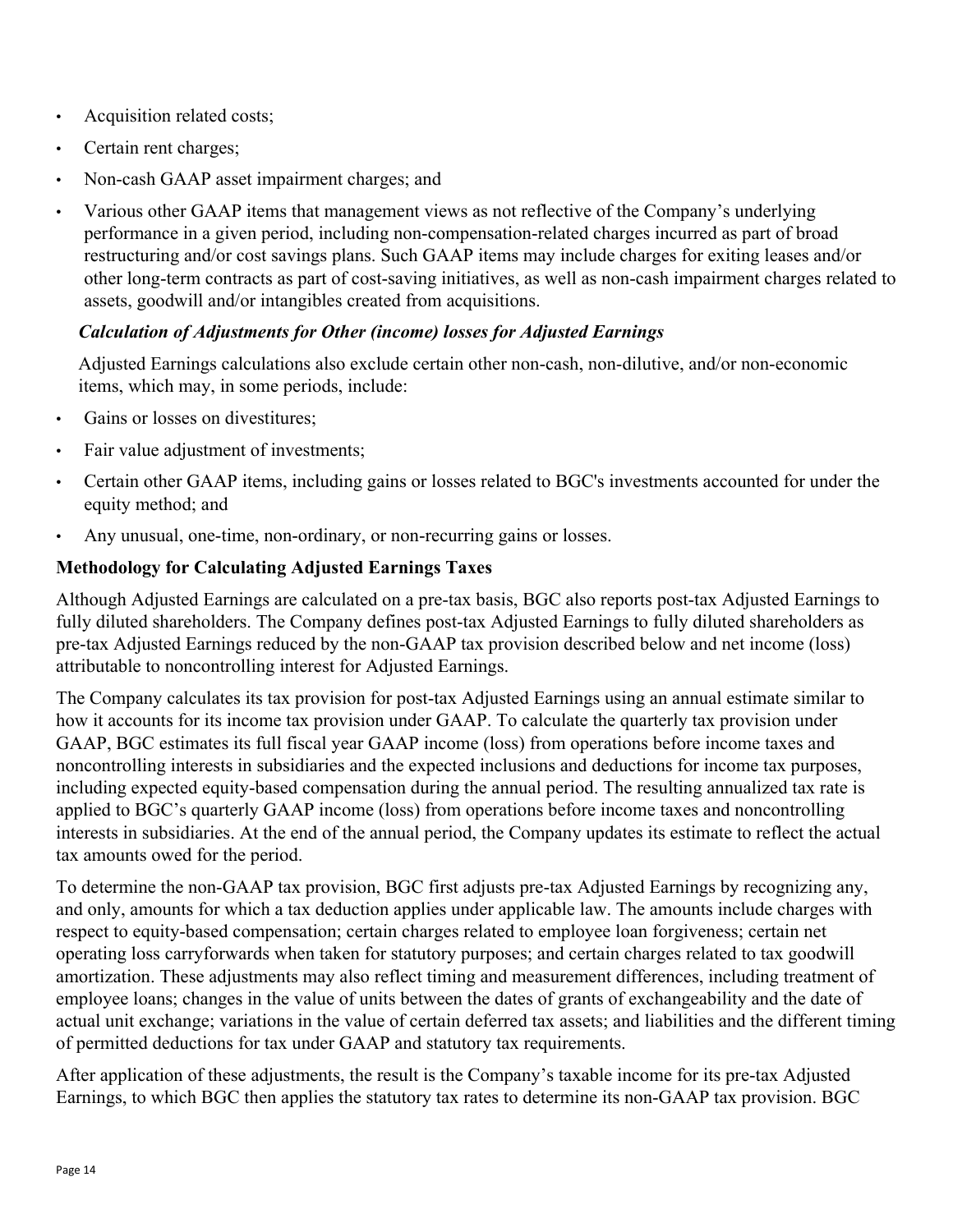views the effective tax rate on pre-tax Adjusted Earnings as equal to the amount of its non-GAAP tax provision divided by the amount of pre-tax Adjusted Earnings.

Generally, the most significant factor affecting this non-GAAP tax provision is the amount of charges relating to equity-based compensation. Because the charges relating to equity-based compensation are deductible in accordance with applicable tax laws, increases in such charges have the effect of lowering the Company's non-GAAP effective tax rate and thereby increasing its post-tax Adjusted Earnings.

BGC incurs income tax expenses based on the location, legal structure and jurisdictional taxing authorities of each of its subsidiaries. Certain of the Company's entities are taxed as U.S. partnerships and are subject to the Unincorporated Business Tax ("UBT") in New York City. Any U.S. federal and state income tax liability or benefit related to the partnership income or loss, with the exception of UBT, rests with the unit holders rather than with the partnership entity. The Company's consolidated financial statements include U.S. federal, state, and local income taxes on the Company's allocable share of the U.S. results of operations. Outside of the U.S., BGC is expected to operate principally through subsidiary corporations subject to local income taxes. For these reasons, taxes for Adjusted Earnings are expected to be presented to show the tax provision the consolidated Company would expect to pay if 100 percent of earnings were taxed at global corporate rates.

# **Calculations of Pre- and Post-Tax Adjusted Earnings per Share**

BGC's pre- and post-tax Adjusted Earnings per share calculations assume either that:

- The fully diluted share count includes the shares related to any dilutive instruments, but excludes the associated expense, net of tax, when the impact would be dilutive; or
- The fully diluted share count excludes the shares related to these instruments, but includes the associated expense, net of tax.

The share count for Adjusted Earnings excludes certain shares and share equivalents expected to be issued in future periods but not yet eligible to receive dividends and/or distributions. Each quarter, the dividend payable to BGC's stockholders, if any, is expected to be determined by the Company's Board of Directors with reference to a number of factors, including post-tax Adjusted Earnings per share. BGC may also pay a pro-rata distribution of net income to limited partnership units, as well as to Cantor for its noncontrolling interest. The amount of this net income, and therefore of these payments per unit, would be determined using the above definition of Adjusted Earnings per share on a pre-tax basis.

The declaration, payment, timing, and amount of any future dividends payable by the Company will be at the discretion of its Board of Directors using the fully diluted share count. For more information on any share count adjustments, see the table titled "Fully Diluted Weighted-Average Share Count under GAAP and for Adjusted Earnings".

# **Management Rationale for Using Adjusted Earnings**

BGC's calculation of Adjusted Earnings excludes the items discussed above because they are either non-cash in nature, because the anticipated benefits from the expenditures are not expected to be fully realized until future periods, or because the Company views results excluding these items as a better reflection of the underlying performance of BGC's ongoing operations. Management uses Adjusted Earnings in part to help it evaluate, among other things, the overall performance of the Company's business, to make decisions with respect to the Company's operations, and to determine the amount of dividends payable to common stockholders and distributions payable to holders of limited partnership units. Dividends payable to common stockholders and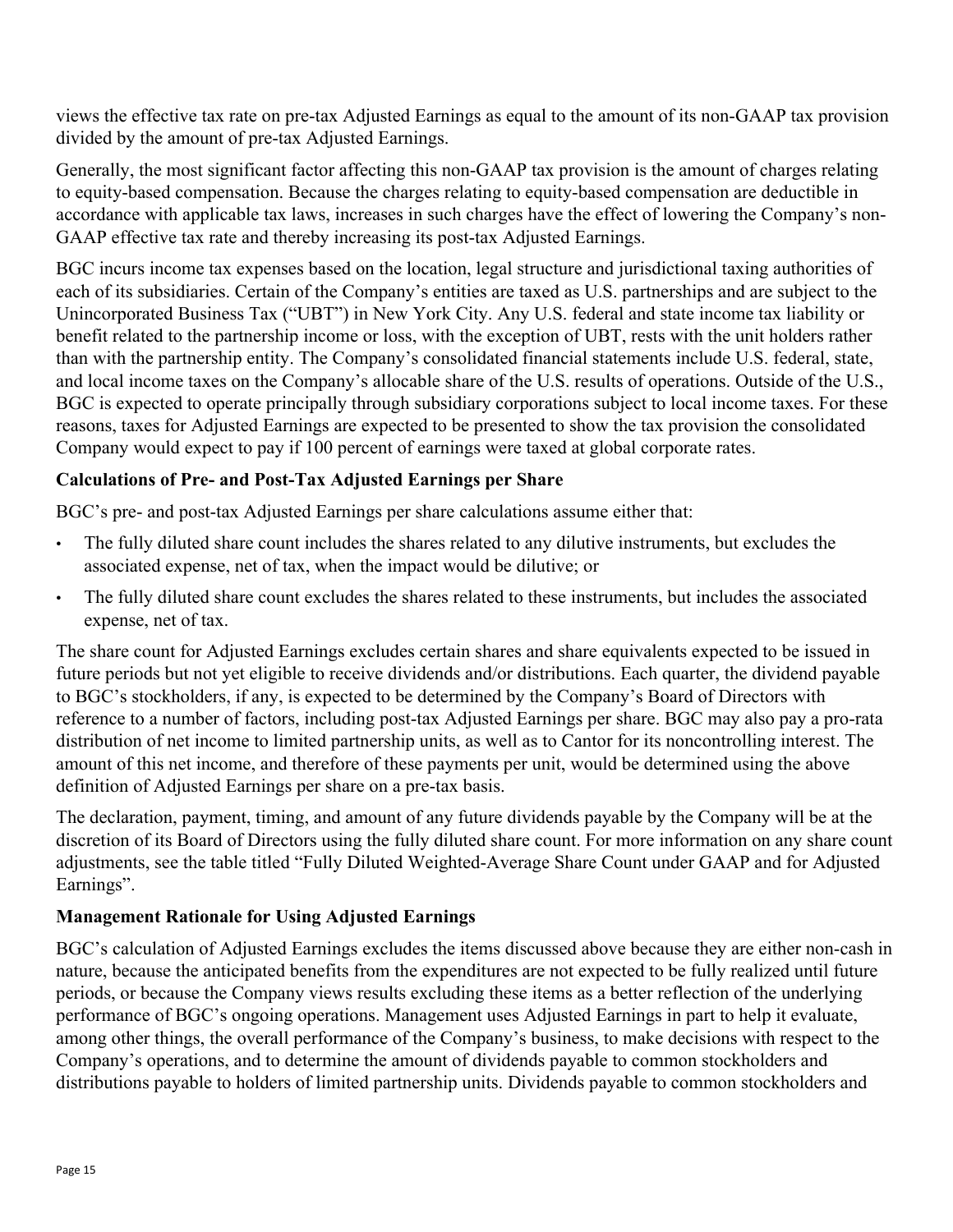distributions payable to holders of limited partnership units are included within "Dividends to stockholders" and "Earnings distributions to limited partnership interests and noncontrolling interests," respectively, in our unaudited condensed consolidated statements of cash flows.

The term "Adjusted Earnings" should not be considered in isolation or as an alternative to GAAP net income (loss). The Company views Adjusted Earnings as a metric that is not indicative of liquidity, or the cash available to fund its operations, but rather as a performance measure. Pre- and post-tax Adjusted Earnings, as well as related measures, are not intended to replace the Company's presentation of its GAAP financial results. However, management believes that these measures help provide investors with a clearer understanding of BGC's financial performance and offer useful information to both management and investors regarding certain financial and business trends related to the Company's financial condition and results of operations. Management believes that the GAAP and Adjusted Earnings measures of financial performance should be considered together.

For more information regarding Adjusted Earnings, see the sections of this document and/or the Company's most recent financial results press release titled "Reconciliation of GAAP Income (Loss) from Operations before Income Taxes to Adjusted Earnings and GAAP Fully Diluted EPS to Post-Tax Adjusted EPS", including the related footnotes, for details about how BGC's non-GAAP results are reconciled to those under GAAP.

# **Adjusted EBITDA Defined**

BGC also provides an additional non-GAAP financial performance measure, "Adjusted EBITDA", which it defines as GAAP "Net income (loss) available to common stockholders", adjusted to add back the following items:

- Provision (benefit) for income taxes;
- Net income (loss) attributable to noncontrolling interest in subsidiaries;
- Interest expense;
- Fixed asset depreciation and intangible asset amortization;
- Equity-based compensation and allocations of net income to limited partnership units and FPUs;
- Impairment of long-lived assets;
- (Gains) losses on equity method investments; and
- Certain other non-cash GAAP items, such as non-cash charges of amortized rents incurred by the Company for its new UK based headquarters.

The Company's management believes that its Adjusted EBITDA measure is useful in evaluating BGC's operating performance, because the calculation of this measure generally eliminates the effects of financing and income taxes and the accounting effects of capital spending and acquisitions, which would include impairment charges of goodwill and intangibles created from acquisitions. Such items may vary for different companies for reasons unrelated to overall operating performance. As a result, the Company's management uses this measure to evaluate operating performance and for other discretionary purposes. BGC believes that Adjusted EBITDA is useful to investors to assist them in getting a more complete picture of the Company's financial results and operations.

Since BGC's Adjusted EBITDA is not a recognized measurement under GAAP, investors should use this measure in addition to GAAP measures of net income when analyzing BGC's operating performance. Because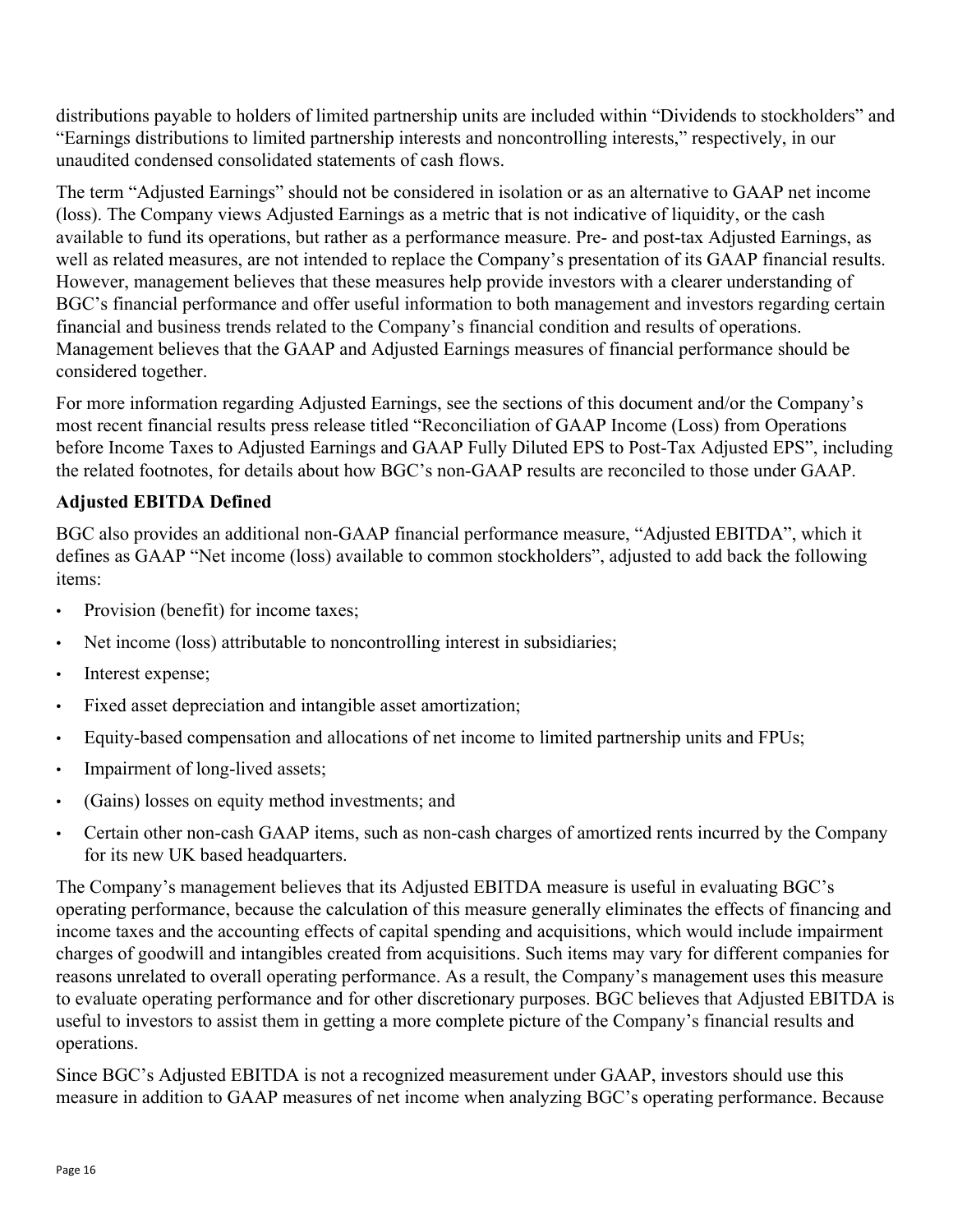not all companies use identical EBITDA calculations, the Company's presentation of Adjusted EBITDA may not be comparable to similarly titled measures of other companies. Furthermore, Adjusted EBITDA is not intended to be a measure of free cash flow or GAAP cash flow from operations because the Company's Adjusted EBITDA does not consider certain cash requirements, such as tax and debt service payments.

For more information regarding Adjusted EBITDA, see the section of this document and/or the Company's most recent financial results press release titled "Reconciliation of GAAP Net Income (Loss) Available to Common Stockholders to Adjusted EBITDA", including the footnotes to the same, for details about how BGC's non-GAAP results are reconciled to those under GAAP.

# **Timing of Outlook for Certain GAAP and Non-GAAP Items**

BGC anticipates providing forward-looking guidance for GAAP revenues and for certain non-GAAP measures from time to time. However, the Company does not anticipate providing an outlook for other GAAP results. This is because certain GAAP items, which are excluded from Adjusted Earnings and/or Adjusted EBITDA, are difficult to forecast with precision before the end of each period. The Company therefore believes that it is not possible for it to have the required information necessary to forecast GAAP results or to quantitatively reconcile GAAP forecasts to non-GAAP forecasts with sufficient precision without unreasonable efforts. For the same reasons, the Company is unable to address the probable significance of the unavailable information. The relevant items that are difficult to predict on a quarterly and/or annual basis with precision and may materially impact the Company's GAAP results include, but are not limited, to the following:

- Certain equity-based compensation charges that may be determined at the discretion of management throughout and up to the period-end;
- Unusual, one-time, non-ordinary, or non-recurring items;
- The impact of gains or losses on certain marketable securities, as well as any gains or losses related to associated mark-to- market movements and/or hedging. These items are calculated using period-end closing prices;
- Non-cash asset impairment charges, which are calculated and analyzed based on the period-end values of the underlying assets. These amounts may not be known until after period-end; and
- Acquisitions, dispositions and/or resolutions of litigation, which are fluid and unpredictable in nature.

# **Liquidity Defined**

BGC may also use a non-GAAP measure called "liquidity". The Company considers liquidity to be comprised of the sum of cash and cash equivalents, reverse repurchase agreements (if any), securities owned, and marketable securities, less securities lent out in securities loaned transactions and repurchase agreements (if any). The Company considers liquidity to be an important metric for determining the amount of cash that is available or that could be readily available to the Company on short notice.

For more information regarding Liquidity, see the section of this document and/or the Company's most recent financial results press release titled "Liquidity Analysis", including any footnotes to the same, for details about how BGC's non-GAAP results are reconciled to those under GAAP.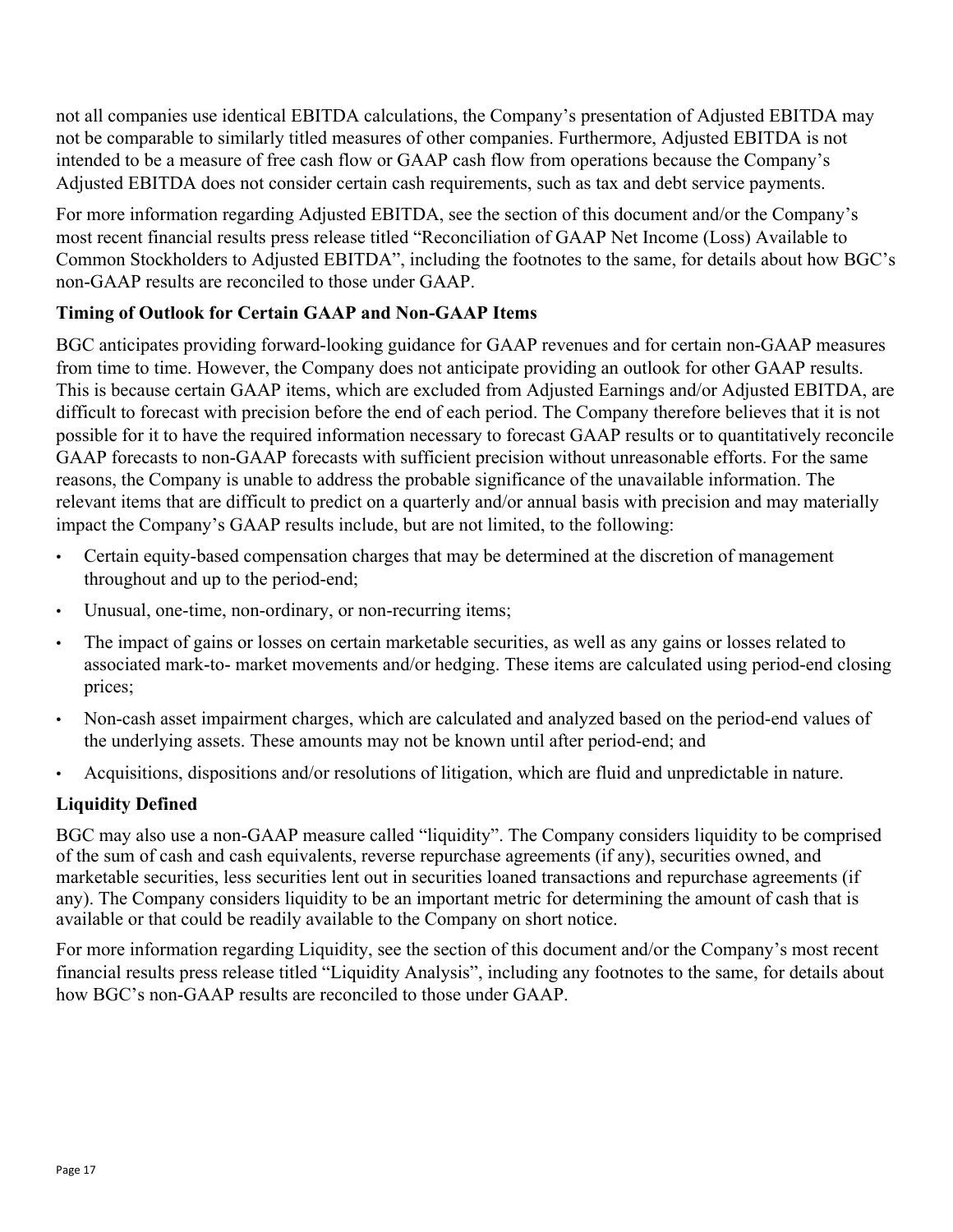#### **BGC PARTNERS, INC.**

#### **RECONCILIATION OF GAAP INCOME (LOSS) FROM OPERATIONS BEFORE INCOME TAXES TO ADJUSTED EARNINGS AND GAAP FULLY DILUTED EPS TO POST-TAX ADJUSTED EPS**

**(in thousands, except per share data)**

| (unaudited) |
|-------------|
|-------------|

|                                                                                                                                       |               | Q4 2021    |    | Q4 2020   |              | FY 2021    |    | FY 2020   |
|---------------------------------------------------------------------------------------------------------------------------------------|---------------|------------|----|-----------|--------------|------------|----|-----------|
| GAAP income (loss) from operations before income taxes                                                                                | <sup>\$</sup> | 104,750    | \$ | (21,969)  | $\mathbb{S}$ | 176,501    | \$ | 72,221    |
| Pre-tax adjustments:                                                                                                                  |               |            |    |           |              |            |    |           |
| Compensation adjustments:                                                                                                             |               |            |    |           |              |            |    |           |
| Equity-based compensation and allocations of net income<br>to limited partnership units and FPUs (1)                                  |               | 85,889     |    | 80,515    |              | 256,164    |    | 183,545   |
| Other Compensation charges (2)                                                                                                        |               | 198,515    |    | 3,658     |              | 208,751    |    | 37,209    |
| <b>Total Compensation adjustments</b>                                                                                                 |               | 284,404    |    | 84,173    |              | 464,915    |    | 220,754   |
| Non-Compensation adjustments:                                                                                                         |               |            |    |           |              |            |    |           |
| Amortization of intangibles (3)                                                                                                       |               | 4,646      |    | 6,536     |              | 23,282     |    | 28,251    |
| Acquisition related costs                                                                                                             |               | 535        |    | 353       |              | 1,649      |    | 2,880     |
| Impairment charges                                                                                                                    |               | 7,400      |    | 5,840     |              | 11,247     |    | 11,432    |
| Other $(4)$                                                                                                                           |               | 5,640      |    | 3,892     |              | 29,804     |    | 18,150    |
| Total Non-Compensation adjustments                                                                                                    |               | 18,221     |    | 16,621    |              | 65,982     |    | 60,713    |
| Other income (losses), net adjustments:                                                                                               |               |            |    |           |              |            |    |           |
| Losses (gains) on divestitures                                                                                                        |               | (312, 941) |    | (403)     |              | (312, 941) |    | (394)     |
| Fair value adjustment of investments (5)                                                                                              |               | 140        |    | (605)     |              | 73         |    | 431       |
| Other net (gains) losses (6)                                                                                                          |               | (8,032)    |    | 1,463     |              | (17, 577)  |    | (3,909)   |
| Total other income (losses), net adjustments                                                                                          |               | (320, 833) |    | 455       |              | (330, 445) |    | (3,872)   |
| Total pre-tax adjustments                                                                                                             |               | (18, 208)  |    | 101,249   |              | 200,452    |    | 277,595   |
| Adjusted Earnings before noncontrolling interest in subsidiaries and                                                                  | \$            | 86,542     |    | 79,280    |              | 376,953    | \$ | 349,816   |
| taxes                                                                                                                                 |               |            | \$ |           | \$           |            |    |           |
| GAAP net income (loss) available to common stockholders                                                                               | \$            | 76,453     | \$ | (4,029)   | - \$         | 124,007    | \$ | 45,062    |
| Allocation of net income (loss) to noncontrolling interest in subsidiaries (7)                                                        |               | 11,702     |    | (10, 339) |              | 27,099     |    | 6,621     |
| Total pre-tax adjustments (from above)                                                                                                |               | (18, 208)  |    | 101,249   |              | 200,452    |    | 277,595   |
| Income tax adjustment to reflect adjusted earnings taxes (8)                                                                          |               | 17,931     |    | (13,357)  |              | (1,150)    |    | (16, 437) |
| Post-tax adjusted earnings                                                                                                            | S             | 87,878     | S, | 73,524    | <b>S</b>     | 350,408    | S  | 312,841   |
| <b>Per Share Data</b>                                                                                                                 |               |            |    |           |              |            |    |           |
| <b>GAAP fully diluted earnings (loss) per share</b>                                                                                   | \$            | 0.20       | \$ | (0.01)    | -S           | 0.32       | \$ | 0.12      |
| Less: Allocations of net income (loss) to limited partnership units,<br>FPUs, and noncontrolling interest in subsidiaries, net of tax |               | (0.03)     |    | (0.02)    |              | (0.04)     |    | (0.03)    |
| Total pre-tax adjustments (from above)                                                                                                |               | (0.04)     |    | 0.18      |              | 0.37       |    | 0.51      |
| Income tax adjustment to reflect adjusted earnings taxes                                                                              |               | 0.04       |    | (0.02)    |              |            |    | (0.03)    |
| Post-tax adjusted earnings per share                                                                                                  | S             | 0.17       | \$ | 0.13      | \$           | 0.65       | \$ | 0.57      |
| Fully diluted weighted-average shares of common stock outstanding                                                                     |               | 509,153    |    | 553,611   |              | 540,020    |    | 546,848   |
| Dividends declared per share of common stock                                                                                          | \$            | 0.01       | \$ | 0.01      | \$           | 0.04       | \$ | 0.17      |
| Dividends declared and paid per share of common stock                                                                                 | \$            | $0.01\,$   | \$ | 0.01      | $\mathbb S$  | 0.04       | \$ | 0.17      |
|                                                                                                                                       |               |            |    |           |              |            |    |           |

Please see footnotes to this table on the next page.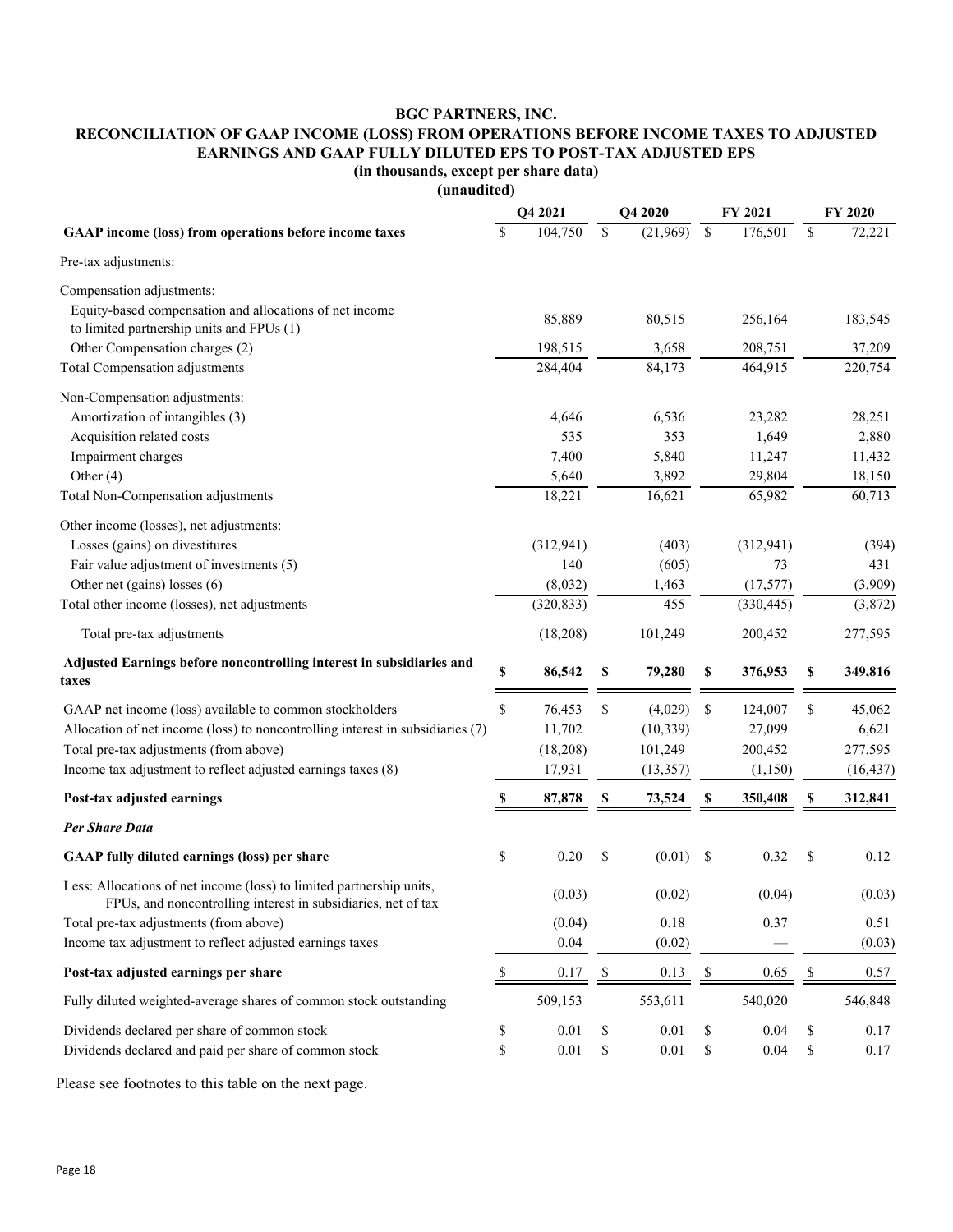(1) The components of equity-based compensation and allocations of net income to limited partnership units and FPUs are as follows (in thousands):

|                                                                                                  | O <sub>4</sub> 2021 |        | <b>O4 2020</b> |        | <b>FY 2021</b> |         | <b>FY 2020</b> |         |
|--------------------------------------------------------------------------------------------------|---------------------|--------|----------------|--------|----------------|---------|----------------|---------|
| Issuance of common stock and grants of exchangeability                                           |                     | 41.854 |                | 56,016 |                | 128,107 |                | 84,966  |
| Allocations of net income                                                                        |                     | 14.915 |                | 1.854  |                | 34,335  |                | 14,006  |
| LPU amortization                                                                                 |                     | 24,900 |                | 19.994 |                | 78.596  |                | 74.282  |
| RSU amortization                                                                                 |                     | 4.220  |                | 2.651  |                | 15.126  |                | 10,291  |
| Equity-based compensation and allocations of net income to limited<br>partnership units and FPUs | S                   | 85,889 |                | 80,515 |                | 256,164 |                | 183,545 |

(2) GAAP Expenses in the fourth quarter of 2021 included \$116.6 million related to one-time employee loan forgiveness, compensation expenses associated with the sale of the Insurance business of \$25.7 million with respect to management incentive and termination payments, and \$26.3 million of employee loan forgiveness related to the sale of the Insurance business. There were no such expenses in 2020. The fourth quarter of 2021 also included certain acquisition-related compensation expenses of \$1.0 million, certain one-off costs associated with the cost reduction program of \$11.2 million, and \$14.3 million of employee loan impairments related to the cost reduction program. For the full year 2021, these amounts were \$4.5 million, \$16.6 million, and \$15.6 million, respectively. GAAP expenses for the fourth quarter of 2020 included certain acquisition-related compensation expenses of \$1.9 million, certain one-off costs associated with the cost reduction program of \$0.9 million, and certain loan impairments related to the cost reduction program of \$0.7 million. For the full year 2020, these amounts were \$3.1 million, \$22.8 million and \$10.6 million, respectively.

(3) Includes non-cash GAAP charges related to the amortization of intangibles with respect to acquisitions.

(4) GAAP expenses in the fourth quarter of 2021 and 2020 included various other GAAP items. GAAP expenses for the full years 2021 and 2020 included Charity Day Contributions of \$7.2 million and \$1.1 million, respectively, as well as various other GAAP items. Pre-tax Adjusted Earnings in each presented period of 2020 exclude the impact of the employee theft of funds, including penalties and interest, and other immaterial revisions that have been made to previously issued financial statements. The abovereferenced items are consistent with BGC's normal practice of excluding certain GAAP gains and charges from Adjusted Earnings that management believes do not best reflect the ordinary results of the Company, including with respect to non-recurring or unusual gains or losses, as well as resolutions of litigation.

(5) Includes non-cash loss of (\$0.1) million and a non-cash gain of \$0.6 million related to fair value adjustments of investments held by BGC in the fourth quarter of 2021 and 2020, respectively. For the full years 2021 and 2020, these amounts were non-cash losses of (\$0.1) million and (\$0.4) million, respectively.

(6) For the fourth quarter of 2021 and 2020, includes non-cash gains of \$2.1 million and \$1.4 million, respectively, related to BGC's investments accounted for under the equity method. For the full years 2021 and 2020, these amounts were \$6.7 million and \$5.0 million, respectively. The fourth quarter of 2021 also included a net gain of \$5.9 million related to various other GAAP items, while the fourth quarter of 2020 included a net loss of (\$2.8) million related to an investment impairment of (\$1.2) million as well as various other GAAP items. For the full year 2021, this amount was a net gain of \$10.9 million, while the full year 2020 included a net loss of (\$1.1) million related to an investment impairment of (\$3.9) million, partially offset by various other GAAP items.

(7) Primarily represents Cantor's pro-rata portion of net income.

(8) BGC's GAAP provision for income taxes is calculated based on an annualized methodology. The Company's GAAP provision (benefit) for income taxes was \$16.0 million and (\$6.7) million for the fourth quarters of 2021 and 2020, respectively. For the full years 2021 and 2020, these amounts were \$23.0 million and \$21.3 million, respectively. The Company includes additional taxdeductible items when calculating the provision for taxes with respect to Adjusted Earnings using an annualized methodology. These include tax-deductions related to equity-based compensation with respect to limited partnership unit exchange, employee loan amortization, and certain net-operating loss carryforwards. The non-GAAP provision for income taxes was adjusted by \$17.9 million and (\$13.4) million for the fourth quarters of 2021 and 2020, respectively. For the full years 2021 and 2020, these adjustment amounts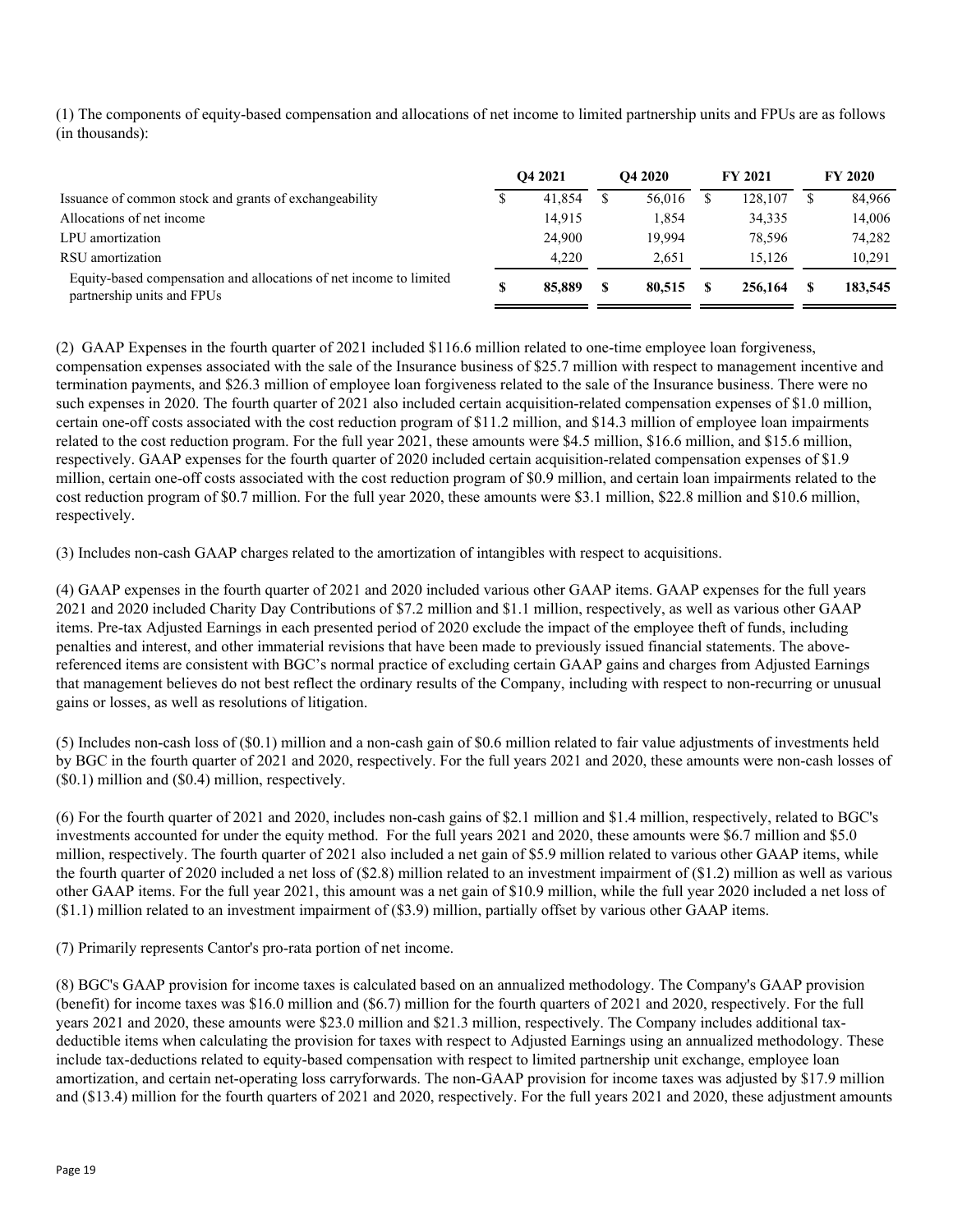were (\$1.2) million and (\$16.4) million, respectively. As a result, the provision (benefit) for income taxes with respect to Adjusted Earnings was (\$2.0) million and \$6.6 million for the fourth quarters of 2021 and 2020, respectively. For the full years 2021 and 2020, these amounts were \$24.2 million and \$37.7 million, respectively.

Note: Certain numbers may not add due to rounding.

#### **BGC PARTNERS, INC. FULLY DILUTED WEIGHTED-AVERAGE SHARE COUNT UNDER GAAP AND FOR ADJUSTED EARNINGS (in thousands)**

#### **(unaudited)**

|                                                                  | Q4 2021 | Q4 2020 | FY 2021 | <b>FY 2020</b> |
|------------------------------------------------------------------|---------|---------|---------|----------------|
| Common stock outstanding                                         | 370,476 | 365,259 | 379,215 | 361,736        |
| Limited partnership units                                        | 67,912  |         | 90,490  | 118,459        |
| Cantor units                                                     | 56,290  |         | 54,748  | 52,363         |
| Founding partner units                                           | 8,639   |         | 10,118  | 12,308         |
| <b>RSUs</b>                                                      | 4,399   |         | 4,074   | 737            |
| Other                                                            | 1,437   |         | 1,375   | 1,245          |
| Fully diluted weighted-average share count under GAAP            | 509,153 | 365,259 | 540,020 | 546,848        |
| Non-GAAP Adjustments:                                            |         |         |         |                |
| Limited partnership units                                        |         | 120,667 |         |                |
| Cantor units                                                     |         | 52,363  |         |                |
| Founding partner units                                           |         | 12,292  |         |                |
| <b>RSUs</b>                                                      |         | 1,971   |         |                |
| Other                                                            |         | 1,059   |         |                |
| Fully diluted weighted-average share count for Adjusted Earnings | 509,153 | 553,611 | 540,020 | 546,848        |

Note: BGC's fully diluted weighted-average share count under GAAP may differ from the fully diluted weighted-average share count for Adjusted Earnings in order to avoid anti-dilution in certain periods.

#### **BGC PARTNERS, INC. LIQUIDITY ANALYSIS (in thousands) (unaudited)**

|                           | December 31, 2021 | <b>December 31, 2020</b> |         |  |
|---------------------------|-------------------|--------------------------|---------|--|
|                           |                   |                          |         |  |
| Cash and cash equivalents | 553,598           | - \$                     | 596,291 |  |
| Securities owned          | 40,838            |                          | 58,572  |  |
| Marketable securities     | 406               |                          | 349     |  |
| <b>Total Liquidity</b>    | 594,842           | -S                       | 655,212 |  |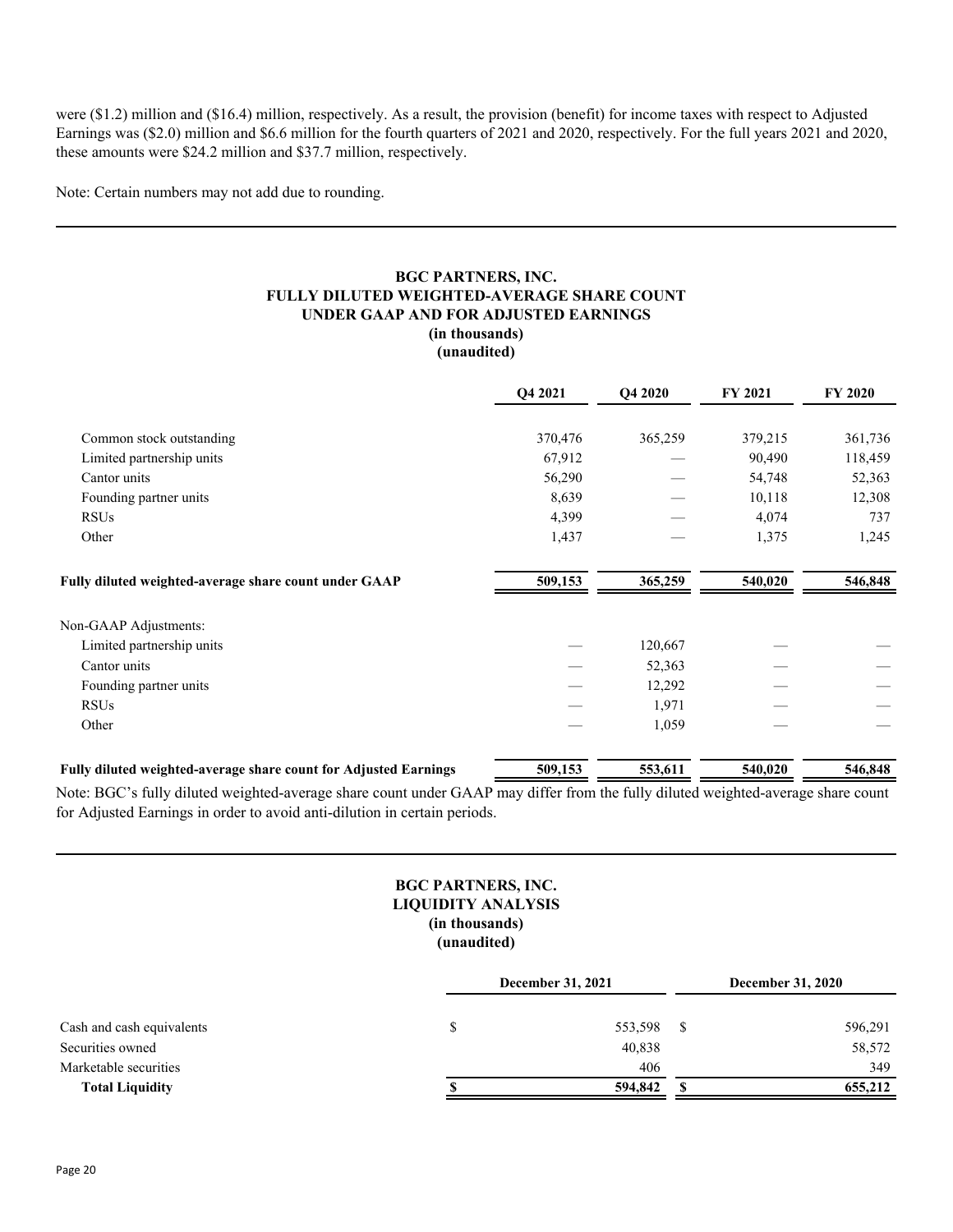#### **BGC PARTNERS, INC. RECONCILIATION OF GAAP NET INCOME (LOSS) AVAILABLE TO COMMON STOCKHOLDERS TO ADJUSTED EBITDA (in thousands) (unaudited)**

| GAAP net income (loss) available to common stockholders                                              | Q4 2021     | Q4 2020      | FY 2021                 | <b>FY 2020</b> |
|------------------------------------------------------------------------------------------------------|-------------|--------------|-------------------------|----------------|
|                                                                                                      | S<br>76,453 | S<br>(4,029) | $\mathbf{s}$<br>124,007 | \$<br>45,062   |
| Add back:                                                                                            |             |              |                         |                |
| Provision (benefit) for income taxes                                                                 | 15,957      | (6, 729)     | 23,013                  | 21,303         |
| Net income (loss) attributable to noncontrolling interest in subsidiaries (1)                        | 12,340      | (11,211)     | 29,481                  | 5,856          |
| Interest expense                                                                                     | 16,061      | 21,811       | 69,329                  | 76,607         |
| Fixed asset depreciation and intangible asset amortization                                           | 18,324      | 21,341       | 81,874                  | 85,422         |
| Impairment of long-lived assets                                                                      | 7,353       | 5,840        | 11,246                  | 11,431         |
| Equity-based compensation and allocations of net income to limited<br>partnership units and FPUs (2) | 85,889      | 80,515       | 256,164                 | 183,545        |
| (Gains) losses on equity method investments (3)                                                      | (2,101)     | (125)        | (6,772)                 | (1,091)        |
| <b>Adjusted EBITDA</b>                                                                               | 230,276     | 107,413<br>S | 588,342<br>S            | 428,135<br>S   |

#### (1) Primarily represents Cantor's pro-rata portion of net income.

(2) Represents BGC employees' pro-rata portion of net income and non-cash and non-dilutive charges relating to equity-based compensation. See Footnote 1 to the table titled "Reconciliation of GAAP Income (Loss) from Operations before Income Taxes to Adjusted Earnings and GAAP Fully Diluted EPS to Post-Tax Adjusted EPS" for more information.

(3) For the fourth quarters of both 2021 and 2020, includes non-cash gains of \$2.1 million and \$1.4 million, respectively, related to BGC's investments accounted for under the equity method. For the full years 2021 and 2020, these amounts were \$6.7 million and \$5.0 million, respectively. The fourth quarter of 2020 also includes a net loss of (\$1.2) million related to an investment impairment. The full year 2020 also included a net loss of (\$3.9) million related to investment impairment.